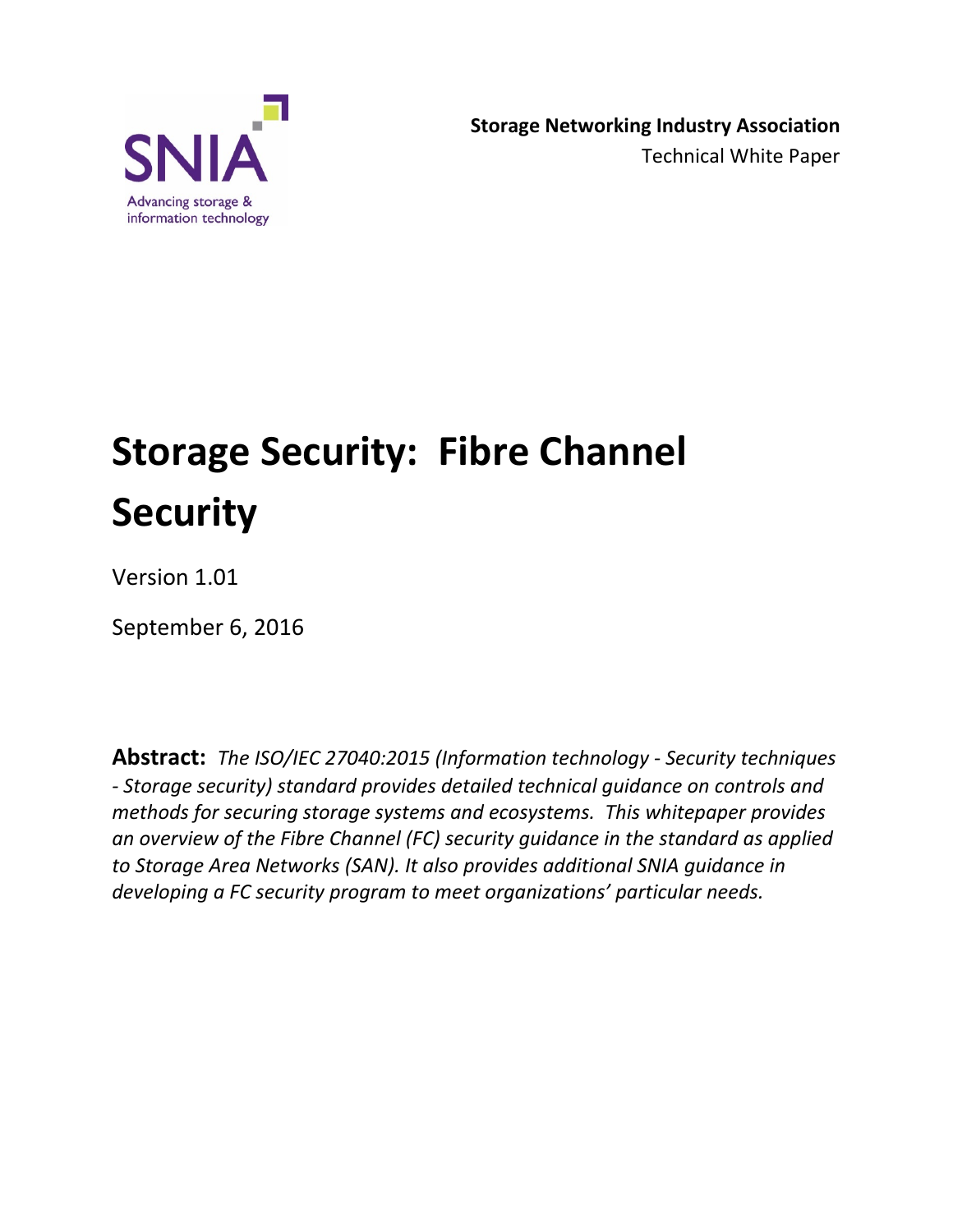#### USAGE

The SNIA hereby grants permission for individuals to use this document for personal use only, and for corporations and other business entities to use this document for internal use only (including internal copying, distribution, and display) provided that:

- 1. Any text, diagram, chart, table or definition reproduced shall be reproduced in its entirety with no alteration, and,
- 2. Any document, printed or electronic, in which material from this document (or any portion hereof) is reproduced shall acknowledge the SNIA copyright on that material, and shall credit the SNIA for granting permission for its reuse.

Other than as explicitly provided above, you may not make any commercial use of this document, sell any or this entire document, or distribute this document to third parties. All rights not explicitly granted are expressly reserved to SNIA.

Permission to use this document for purposes other than those enumerated above may be requested by e-mailing tcmd@snia.org. Please include the identity of the requesting individual and/or company and a brief description of the purpose, nature, and scope of the requested use.

All code fragments, scripts, data tables, and sample code in this SNIA document are made available under the following license:

BSD 3-Clause Software License

Copyright (c) 2016, The Storage Networking Industry Association.

Redistribution and use in source and binary forms, with or without modification, are permitted provided that the following conditions are met:

\* Redistributions of source code must retain the above copyright notice, this list of conditions and the following disclaimer.

\* Redistributions in binary form must reproduce the above copyright notice, this list of conditions and the following disclaimer in the documentation and/or other materials provided with the distribution.

\* Neither the name of The Storage Networking Industry Association (SNIA) nor the names of its contributors may be used to endorse or promote products derived from this software without specific prior written permission.

THIS SOFTWARE IS PROVIDED BY THE COPYRIGHT HOLDERS AND CONTRIBUTORS "AS IS" AND ANY EXPRESS OR IMPLIED WARRANTIES, INCLUDING, BUT NOT LIMITED TO, THE IMPLIED WARRANTIES OF MERCHANTABILITY AND FITNESS FOR A PARTICULAR PURPOSE ARE DISCLAIMED. IN NO EVENT SHALL THE COPYRIGHT OWNER OR CONTRIBUTORS BE LIABLE FOR ANY DIRECT, INDIRECT, INCIDENTAL, SPECIAL, EXEMPLARY, OR CONSEQUENTIAL DAMAGES (INCLUDING, BUT NOT LIMITED TO, PROCUREMENT OF SUBSTITUTE GOODS OR SERVICES; LOSS OF USE, DATA, OR PROFITS; OR BUSINESS INTERRUPTION) HOWEVER CAUSED AND ON ANY THEORY OF LIABILITY, WHETHER IN CONTRACT, STRICT LIABILITY, OR TORT (INCLUDING NEGLIGENCE OR OTHERWISE) ARISING IN ANY WAY OUT OF THE USE OF THIS SOFTWARE, EVEN IF ADVISED OF THE POSSIBILITY OF SUCH DAMAGE.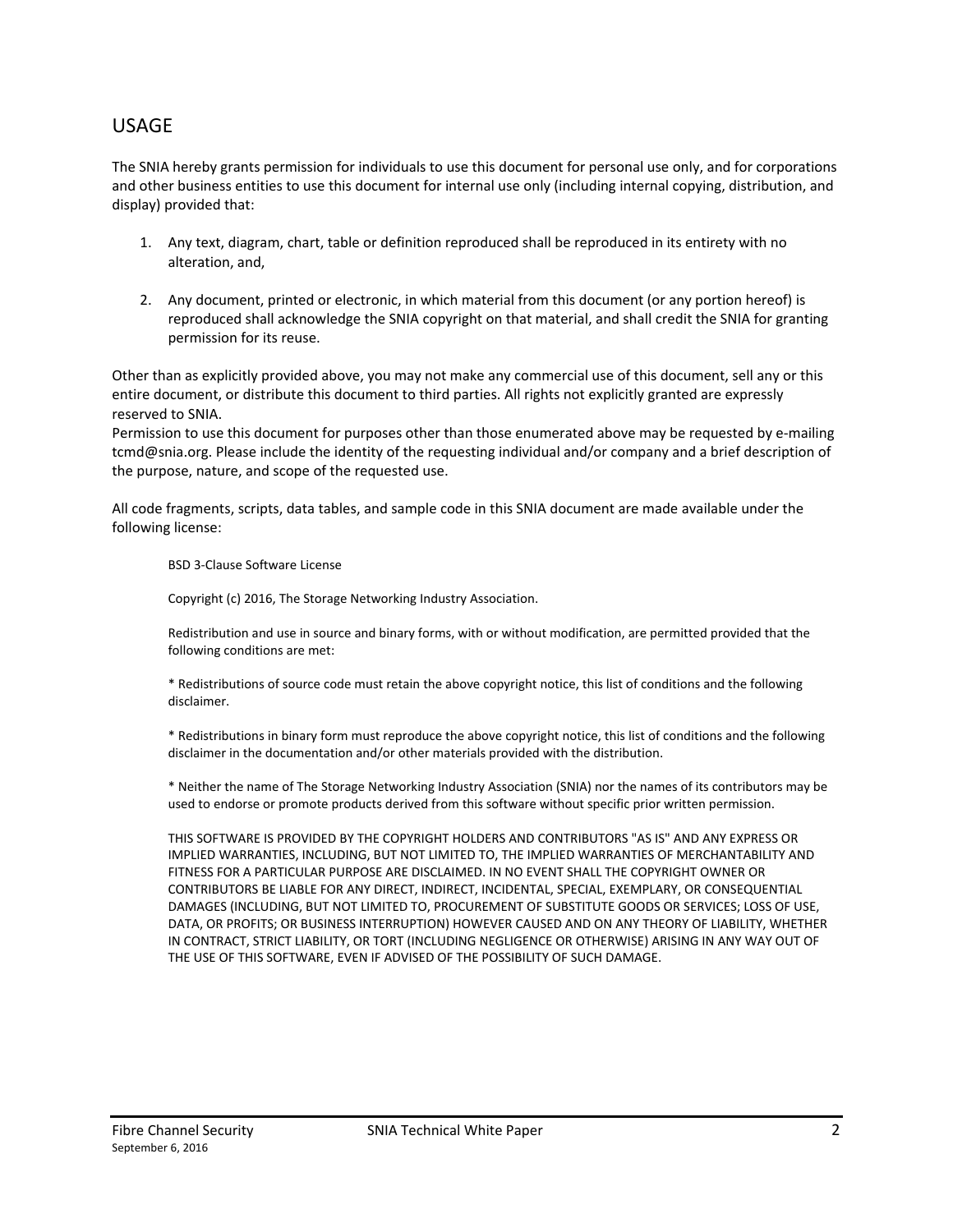### DISCLAIMER

The information contained in this publication is subject to change without notice. The SNIA makes no warranty of any kind with regard to this specification, including, but not limited to, the implied warranties of merchantability and fitness for a particular purpose. The SNIA shall not be liable for errors contained herein or for incidental or consequential damages in connection with the furnishing, performance, or use of this specification.

Suggestions for revisions should be directed to http://www.snia.org/feedback/.

Copyright © 2016 SNIA. All rights reserved. All other trademarks or registered trademarks are the property of their respective owners.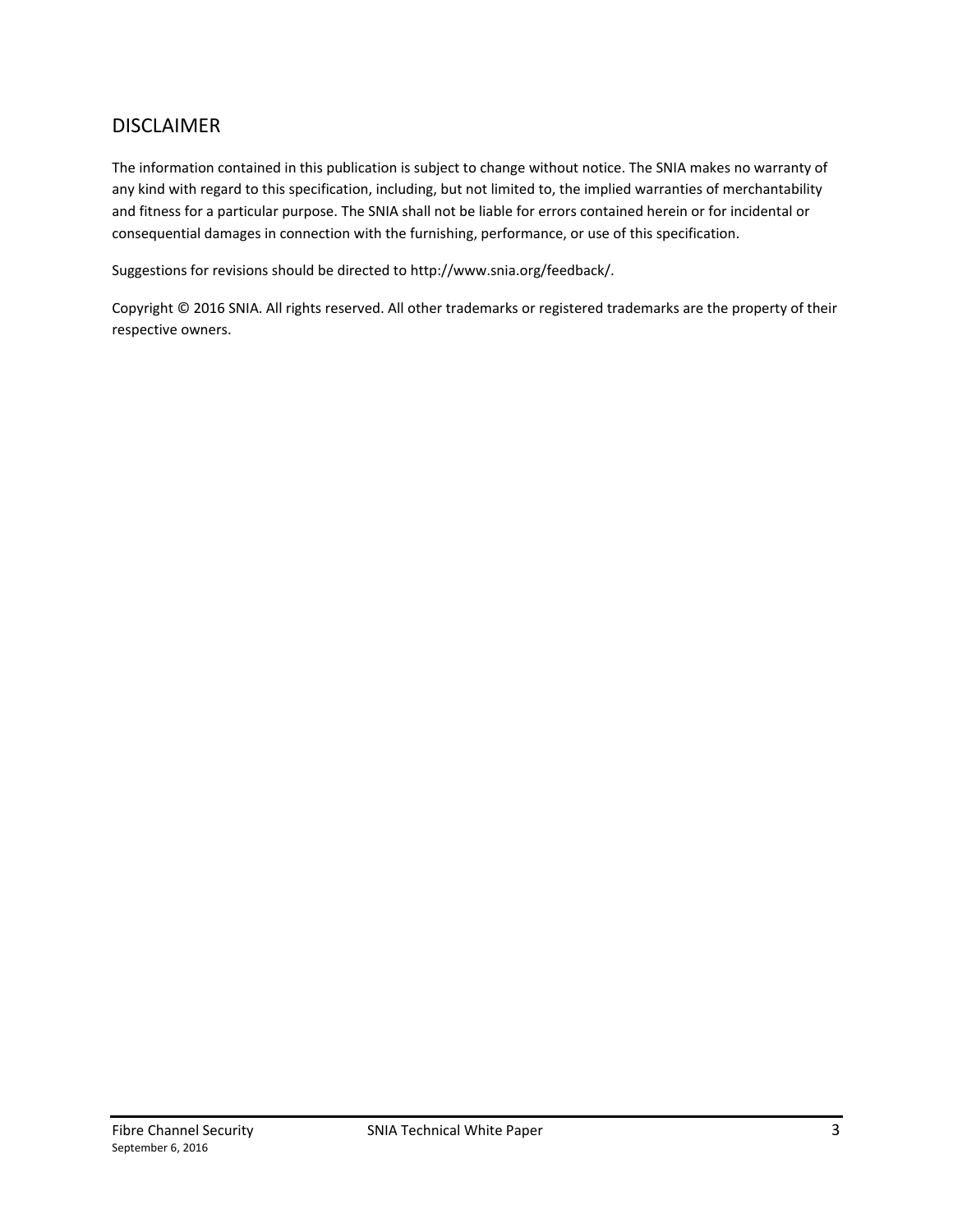# **Revision History**

| <b>Revision</b>   | Date      | <b>Sections</b> | Originator:  | <b>Comments</b>    |
|-------------------|-----------|-----------------|--------------|--------------------|
| V0.1              | 4/2/2015  | All             | Eric Hibbard | Initial Draft      |
| V1.0              | 5/20/2016 | All             | Eric Hibbard | Final 1.0 Text     |
| V <sub>1.01</sub> | 9/6/2016  |                 | Eric Hibbard | <b>Minor Edits</b> |

Suggestion for changes or modifications to this document should be submitted at http://www.snia.org/feedback/.

## **Foreword**

This is one of a series of whitepapers prepared by the SNIA Security Technical Working Group to provide an introduction and overview of important topics in ISO/IEC 27040:2015, *Information technology – Security techniques – Storage security*. While not intended to replace the standard, they provide additional explanations and guidance beyond that found in the actual standard.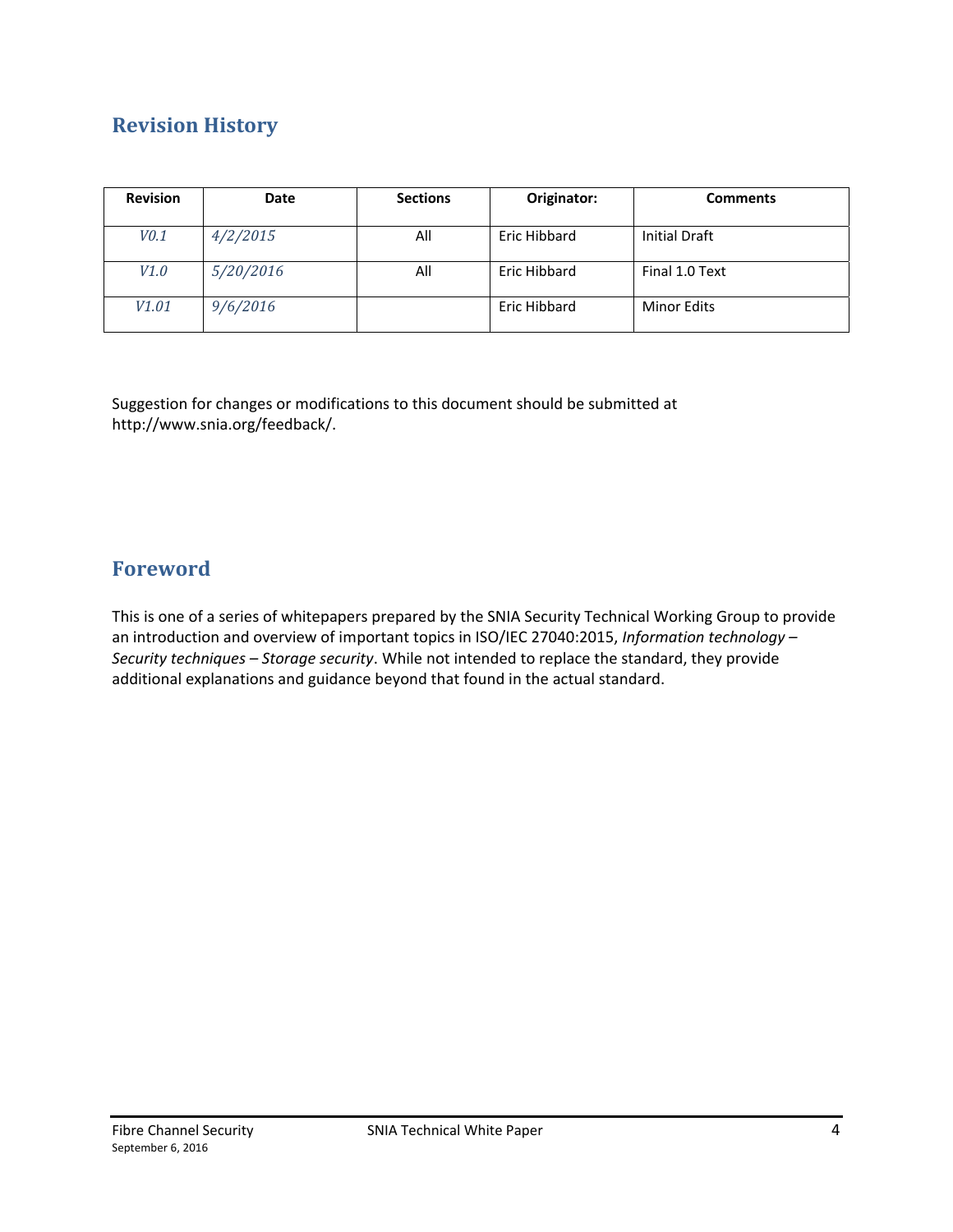# **Executive Summary**

Fibre Channel is often viewed as a specialized form of networking that lives with data centers and neither has or requires special security protections. Neither of these assumptions is true, but finding the appropriate details to secure Fibre Channel infrastructure can be challenging. This SNIA storage security whitepaper leverages the guidance in the ISO/IEC 27040 standard and provides value added information on Fibre Channel as it relates to storage systems and ecosystems.

# **1 Introduction**

ISO/IEC 27040:2015 *Information technology - Security techniques - Storage security* provides detailed technical guidance in securing storage systems and ecosystems (see Appendix A for an overview). While the coverage of this standard is quite broad it lacks details for certain important topics.

This whitepaper, one in a series from SNIA that addresses various elements of storage security, is intended to leverage the guidance in the ISO/IEC 27040 standard and enhance it with a specific focus on Fibre Channel (FC) security. The whitepaper provides background information on Fibre Channel, summarizes the FC security options, explores the relevant ISO/IEC 27040 guidance, and offers additional information to help secure FC-based storage.

# **2 Storage Technology Overview**

This section briefly describes key storage technologies with the intent of setting the stage for the security descriptions and guidance.

## **2.1 Storage Area Networks (SAN)**

A Storage Area Network (SAN) is a specialized, high-speed network that provides block-level network access to storage. SANs are typically composed of hosts, switches, storage elements, and storage devices that are interconnected using a variety of technologies, topologies, and protocols. SANs may also span multiple sites.

SANs are often used to

- $-$  improve application availability (e.g., multiple data paths),
- ⎯ enhance application performance (e.g., off-load storage functions, segregate networks, etc.),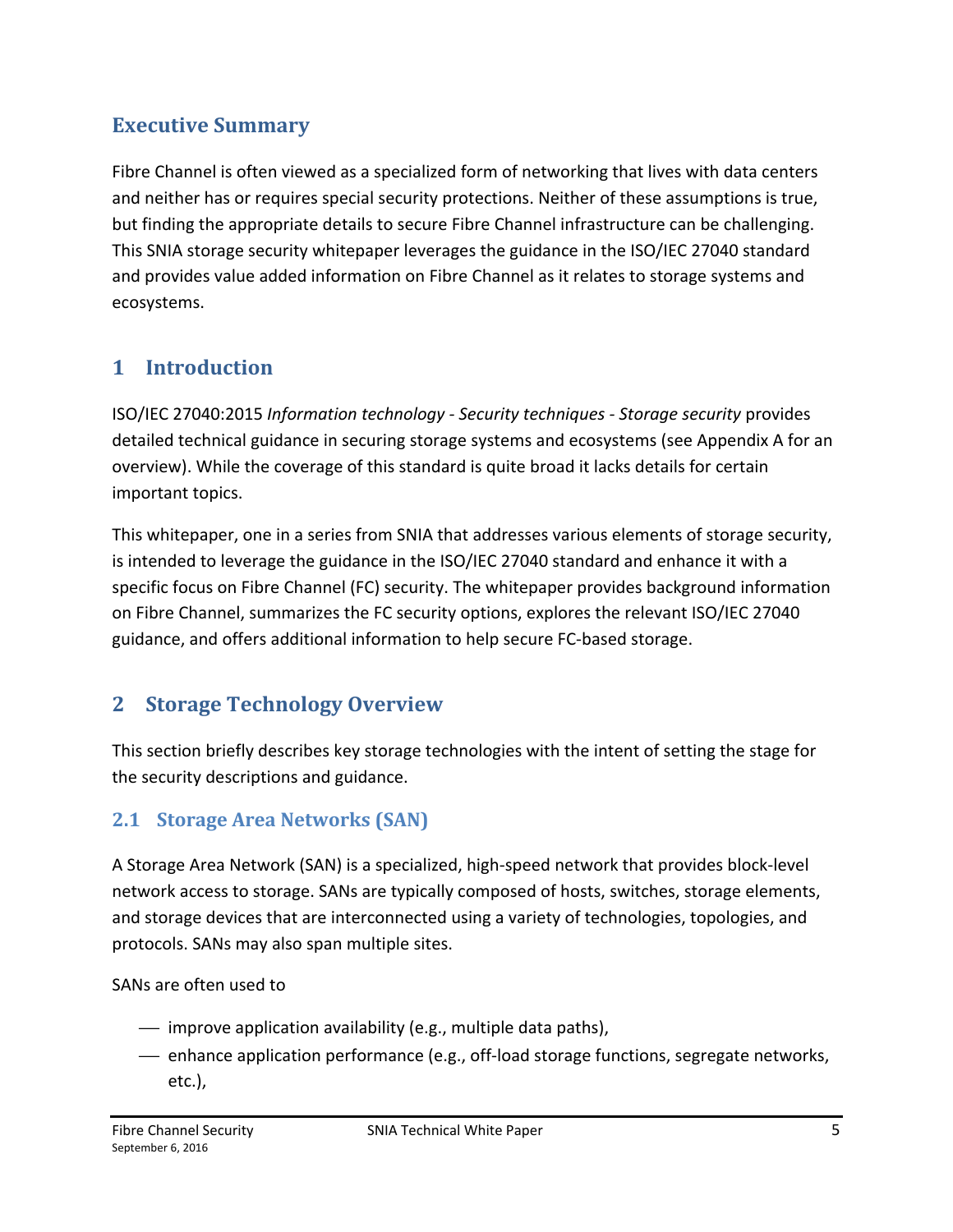- ⎯ increase storage utilization and effectiveness (e.g., consolidate storage resources, provide tiered storage, etc.), and
- $-$  improve data protection and security.

In addition, SANs typically play an important role in an organization's Business Continuity Management (BCM)<sup>1</sup> activities.

A SAN presents storage devices to a host such that the storage appears to be locally attached. This simplified presentation of storage to a host is accomplished through the use of different types of virtualization.

SANs are commonly based on Fibre Channel (FC) technology<sup>2</sup> that utilizes the Fibre Channel Protocol (FCP) for open systems and proprietary variants for mainframes. In addition, the use of Fibre Channel over Ethernet (FCoE) makes it possible to move FC traffic across existing highspeed Ethernet infrastructure and converge storage and IP protocols onto a single cable. Other technologies like Internet Small Computing System Interface (iSCSI), commonly used in small and medium sized organization as a less expensive alternative to FC, and InfiniBand, commonly used in high performance computing environments, can also be used. In addition, it is possible to use gateways to move data between different SAN technologies.

# **2.2 Fibre Channel (FC)**

According to the SNIA Dictionary, Fibre Channel is

*A serial I/O interconnect capable of supporting multiple protocols, including access to open system storage (FCP), access to mainframe storage (FICON), and networking (TCP/IP).* 

It supports point to point, arbitrated loop, and switched topologies with a variety of copper and optical links running at a variety of speeds.

The Fibre Channel Protocol (FCP) is described in ANSI INCITS 470–2011 (FC-FS-3) as a network architecture organized into five layers or levels. The following table provides a brief summary for each of the levels:

<sup>1 &</sup>quot;Business Continuity Management (BCM)" is used in ISO/IEC 27002:2013 to cover topics such as Disaster Recovery (DR) and the broader issue of Business Continuity (BC). In the past, DR and BC were addressed differently by the security community, but the current trend is to handle them as elements under BCM.

<sup>&</sup>lt;sup>2</sup> SANs that are based on the Fibre Channel switched fabric (FC-SW) topology are sometimes referred to as FC fabrics.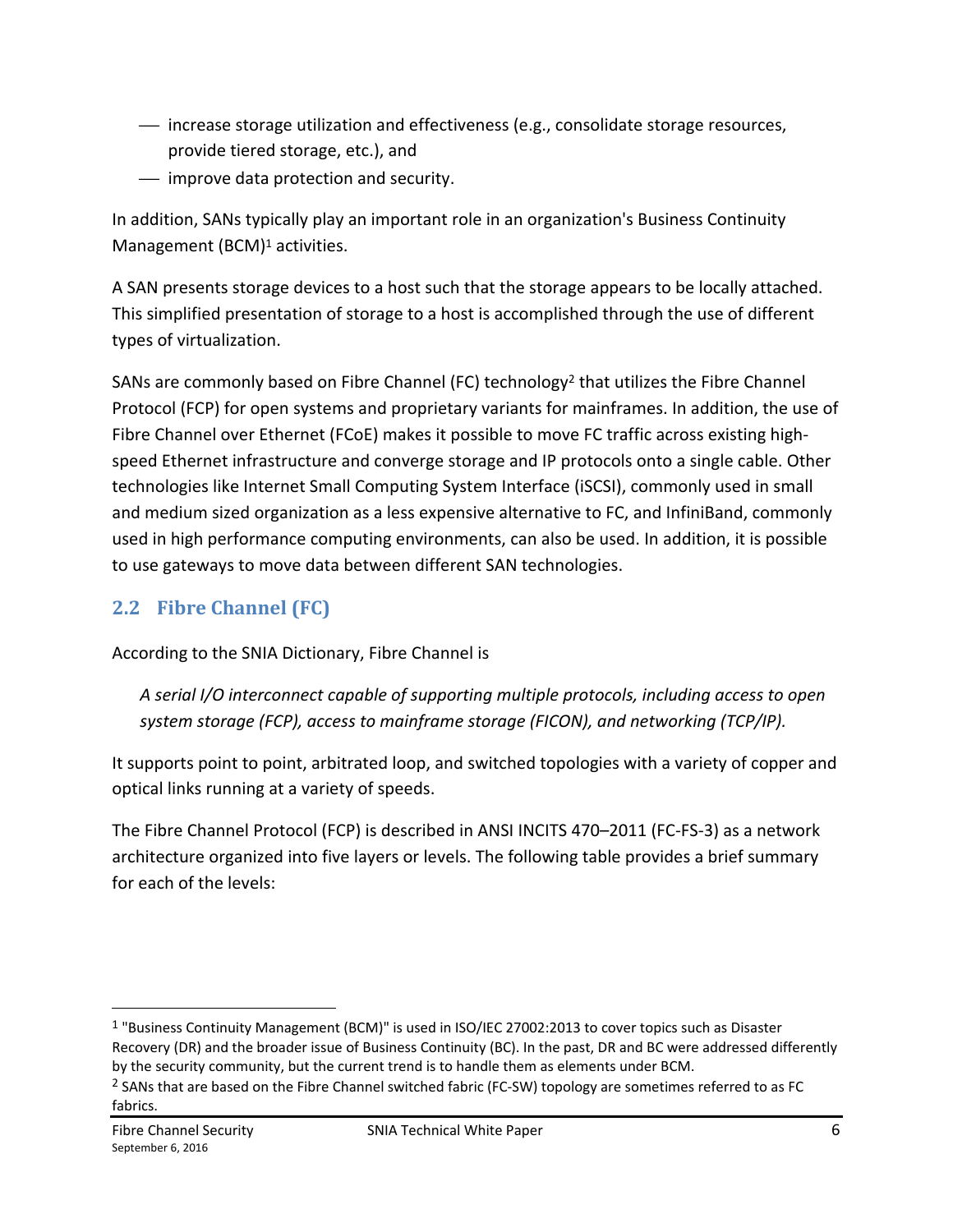| $FC-4$ | Protocol-mapping layer (application protocols, such as<br>SCSI, IP or FICON, are encapsulated into a protocol data<br>unit for delivery to FC-2) |
|--------|--------------------------------------------------------------------------------------------------------------------------------------------------|
| $FC-3$ | Common services layer                                                                                                                            |
| $FC-2$ | Network layer (core of Fibre Channel, and defines the<br>main protocols)                                                                         |
| $FC-1$ | Data link layer (implements line coding of signals)                                                                                              |
| $FC-0$ | Physical layer (cabling, connectors etc.)                                                                                                        |

The FC-2 level defines the FC frame format, the transport services, and control functions required for information transfer. Fibre Channel Generic Services share a Common Transport (CT) at the FC-4 level defined in ANSI INCITS 463–2010 (FC-GS-6). The CT provides access to a Service (e.g., Directory Service) with a set of service parameters that facilitates the usage of Fibre Channel constructs.

A Fibre Channel port is a hardware pathway into and out of a node that communicates over an FC link (sometimes called a channel). FC defines many different types of ports, but the following are relevant to this whitepaper (see Figure 1):



**Figure 1 — FC Port Types** 

- ⎯ **N\_Port:** A network or node port used to connect a node to a FC switch. This could be an initiator HBA (Host Bus Adapter) in a host or a target port on a storage array.
- **F\_Port:** A switch port used to connect the FC fabric to a node (N Port).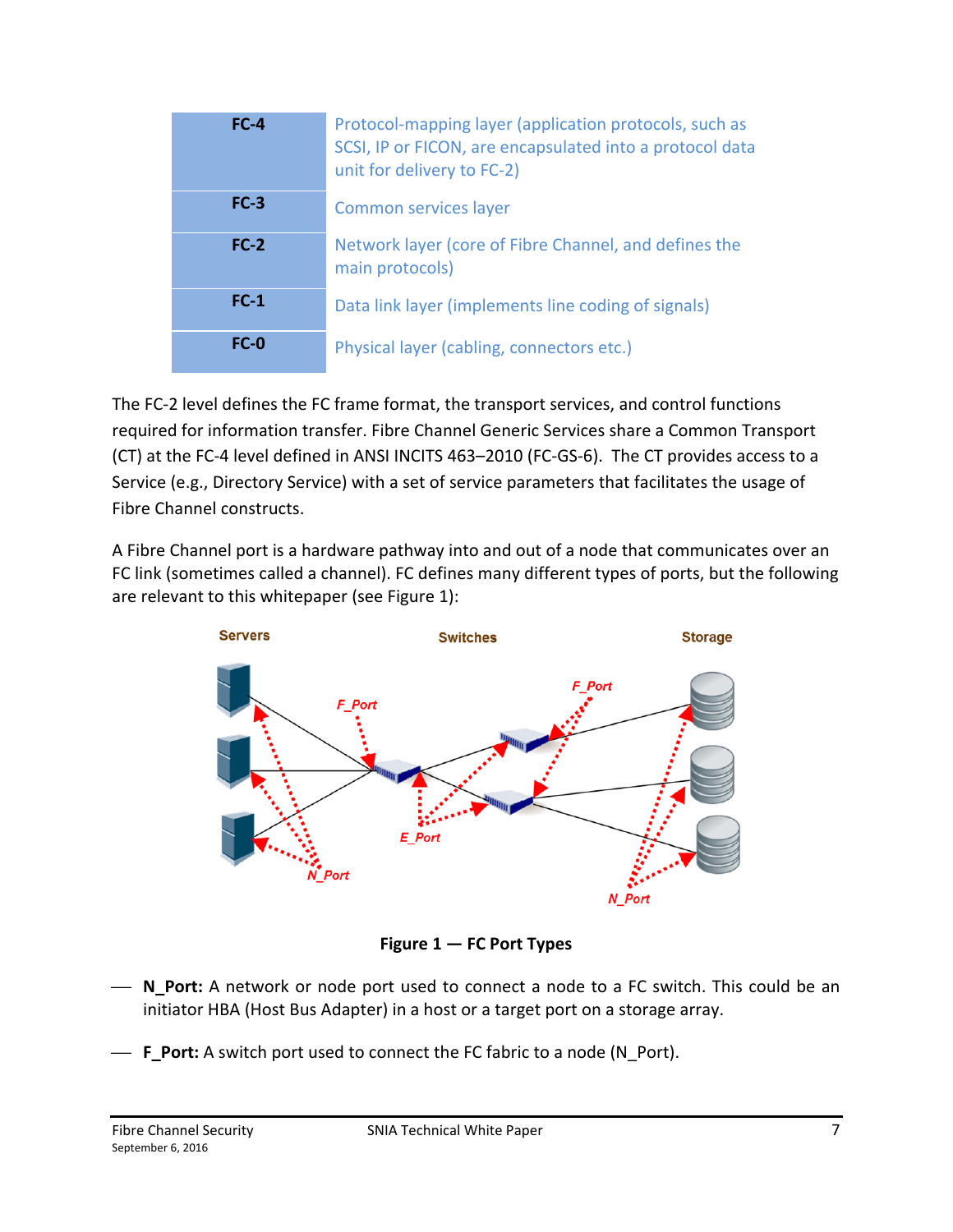- E Port: An extender port used to connect (cascade) FC switches together; the connection between two E\_Ports forms an Inter-Switch Link (ISL).
- $\overline{\phantom{a}}$  **NP Port:** A switch port that function as a proxy for multiple physical N Ports. When the switch is operating in NPV mode (described below), the interfaces that connect the switch to the core network switch are configured as NP\_Ports.

## **2.3 FC Virtualization**

Within FC SANs, two complementary virtualization technologies are used and are described in this section. They are known as are NPIV (N\_Port ID Virtualization) and NPV (N\_Port Virtualization).

## **2.3.1 N\_Port\_ID Virtualization (NPIV)**

Keeping in mind that an N\_Port has a single N\_Port\_ID associated with it in a non-virtualized context, NPIV enables a single physical N\_Port to have multiple World Wide Port Names (WWPNs), and therefore multiple N\_Port\_IDs, associated with it. After the normal FLOGI process, an NPIV-enabled physical N\_Port can subsequently issue additional commands to obtain and register more WWPNs and receive more N\_Port\_IDs (one for each WWPN). The Fibre Channel switch also needs to support NPIV, as the F\_Port on the other end of the link would "see" multiple WWPNs and multiple N\_Port\_IDs coming from the host and need to know how to handle this behavior.

Once all the applicable WWPNs have been registered, each of these WWPNs can be used for SAN zoning or LUN presentation. There is no distinction between the physical WWPN and the virtual WWPNs; they all behave in exactly the same manner and they can be used in exactly the same ways.

With NPIV in place it is possible to create a zone in a FC SAN that only one virtual machine can access, even though the underlying server may have numerous other virtual machines. In addition, virtual machines that migrate from one host to another require no special changes to make sure the target host has the correct access to the LUN because the virtual WWN follows the virtual machine. This means that the virtual machine has that access and as a result the host inherits the ability to access the LUN.

It is important to note that each N\_Port\_ID created by NPIV consumes resources in the host, network fabric and storage, so care should be exercised when a potentially large number of virtual hosts are used to avoid scaling problems.

Depending on the functionality offered by the manufacturer, NPIV can be used in conjunction with other Fibre Channel security mechanisms described in 3.3.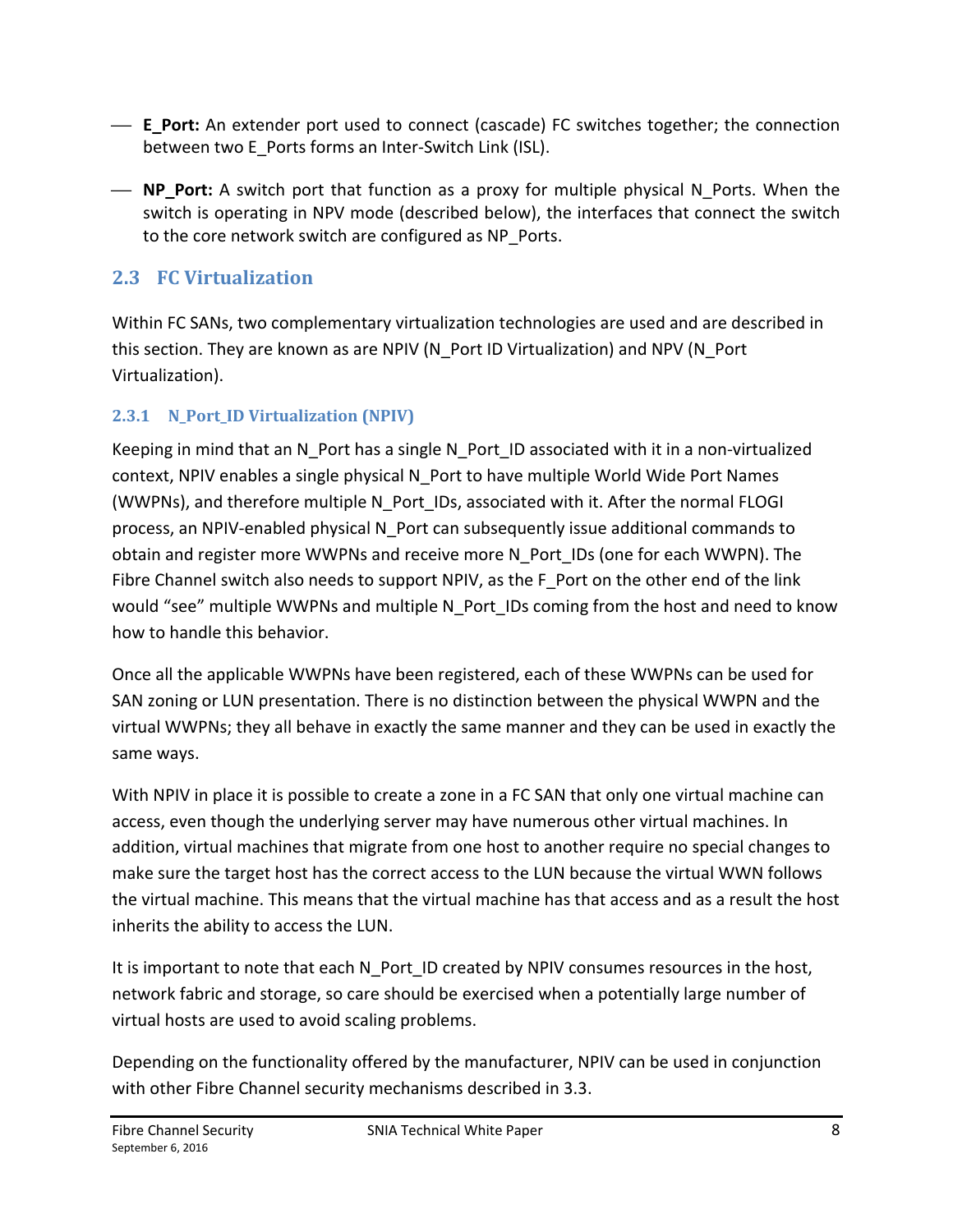#### **2.3.2 N port virtualization (NPV)**

While NPIV is primarily a host-based solution, NPV is primarily a switch-based technology. It is designed to reduce switch management and overhead in larger SAN deployments.

In a non-virtualized context, a SAN may need a large number of edge switches (e.g., large-scale blade server deployments with built in switches) that exceed the limit of 239 domain IDs<sup>3</sup>, which translates into the SAN having a limit of 239 switches.<sup>4</sup> NPV alleviates the domain ID limit by sharing the domain ID of the core switch among multiple edge switches<sup>5</sup> that appear as Fibre Channel hosts to the core switch and as regular Fibre Channel switches to their connected devices. The core switch provides F\_Port functionality (such as login and port security) and all the Fibre Channel switching capabilities.

Key to NPV's functionality is the introduction of a new type of Fibre Channel port, the NP\_Port, which connects to an F\_Port and acts as a proxy for other N\_Ports on the NPV-enabled switch (typically an edge switch); the NP\_Port "looks" like an NPIV-enabled host to the F\_Port on the other end. An NPV-enabled switch will register additional WWPNs (and receive additional N\_Port\_IDs) via NPIV<sup>6</sup> on behalf of the N\_Ports connected to it. The physical N\_Ports don't have any knowledge this is occurring and don't need any support for it; it's all handled by the NPVenabled switch.

NPV also enables network administrators to connect FCoE hosts to non-FCoE-enabled SANs and simplifies third-party interoperability concerns because the NPV enabled Fibre Channel module does not participate in domain operations or perform local switching. This enables multivendor topologies to be implemented without the restrictions the interoperability mode may require.

Some vendor switch implementations build on Fibre Channel NPV, by supporting NPV for Fibre Channel over Ethernet (FCoE-NPV) as well. FCoE-NPV brings similar benefits as the Fibre Channel NPV mode to a pure FCoE implementation. The switch still uses FIP snooping7 to identify FCoE traffic and to maintain separation and provide security. FCoE NPV also creates a new port type for the VNP (Virtual NPV Port).

 $3$  A number identifying a specific switch in the fabric.

<sup>4</sup> Not all vendors support the maximum of 239 domain IDs.

<sup>5</sup> The switches that connect directly to end-user devices are called "edge" or "access" switches. Generally, the backbone of the network is where switching ends and routing begins, with core switches serving as both switching and routing engines (and possibly firewall capabilities).

 $6$  A key component to enable the proper operation of NPV is the need for N-Port ID Virtualization (NPIV) on the core/upstream Fibre Channel switch.

 $<sup>7</sup>$  FIP snooping is used in multi-hop FCoE environments and it is a frame inspection method that can be used by FIP</sup> snooping capable Data Center Bridge (DCB) devices to monitor FIP frames and apply policies based on the information in those frames.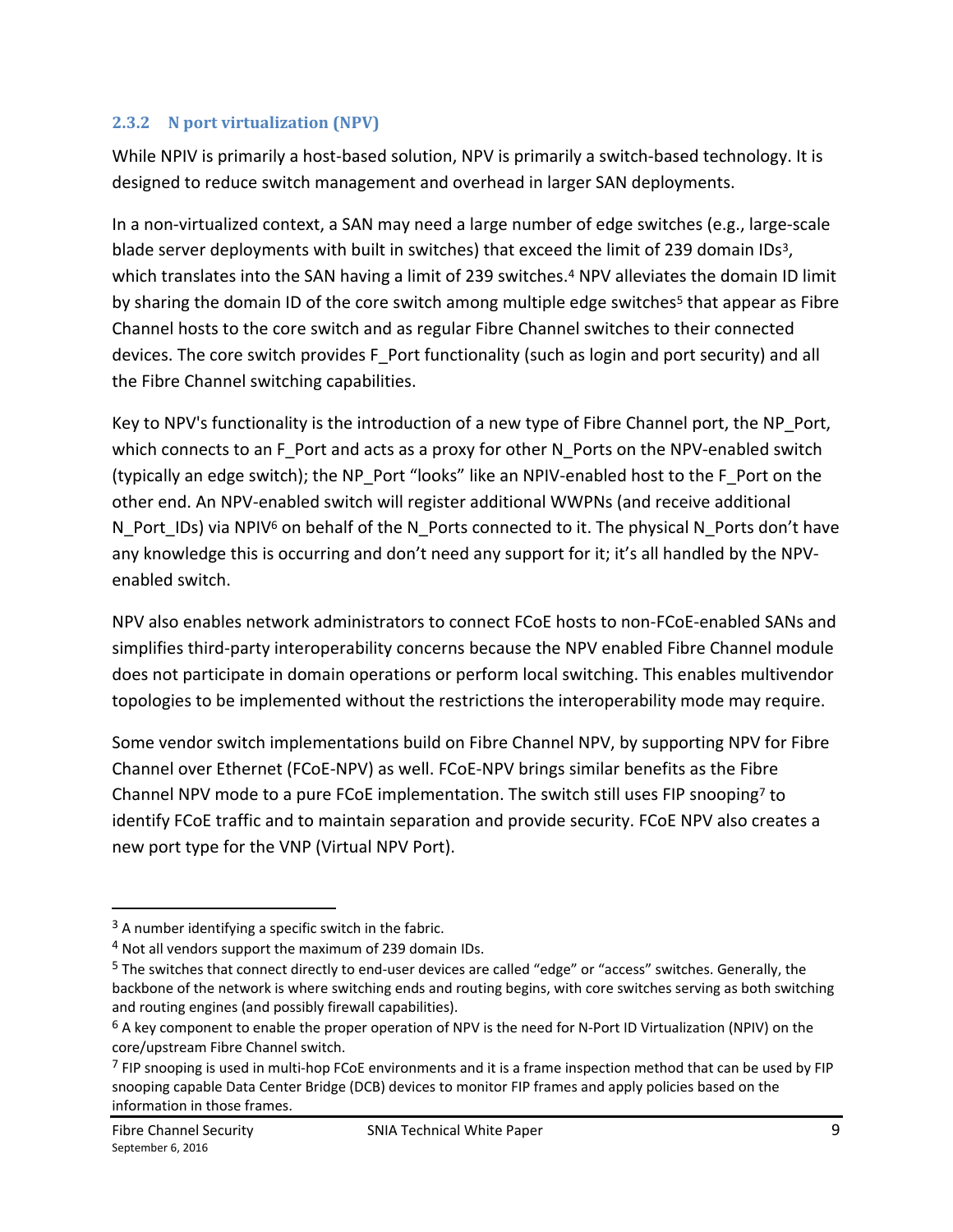Depending on the functionality offered by the manufacturer, NPV can be used in conjunction with other Fibre Channel security mechanisms described in 3.3.

# **3 FC and SAN Security Background**

This section provides a description of the more common forms of threats and security measures for SANs and Fibre Channel specifically.

## **3.1 Threats**

ISO/IEC 27040:2015 addresses storage security risks and threats at a high level, but this white paper contains more specific information in the context of Fibre Channel. The following list is a summary of the major threats<sup>8</sup> that may confront Fibre Channel implementations and deployments.

- ⎯ *Storage Theft*: Theft of storage media or storage devices can be used to access data as well as to deny legitimate use of the data.
- ⎯ *Sniffing Storage Traffic*: Storage traffic on dedicated storage networks or shared networks can be sniffed via passive network taps or traffic monitoring revealing data, metadata, and storage protocol signaling. If the sniffed traffic includes authentication details, it may be possible for the attacker to replay9 (retransmit) this information in an attempt to escalate the attack.
- ⎯ *Network Disruption*: Regardless of the underlying network technology, any software or congestion disruption to the network between the user and the storage system can degrade or disable storage.
- ⎯ *WWN Spoofing*: An attacker gains access to a storage system in order to access/modify/deny data or metadata.
- ⎯ *Storage Masquerading*: An attacker inserts a rogue storage device in order to access/modify/deny data or metadata supplied by a host.
- ⎯ *Corruption of Data*: Accidental or intentional corruption of data can occur when the wrong hosts gain access to storage.

<sup>8</sup> Risk cannot be discussed as it is specific to the circumstances in your particular environment. Risk refers to the probability of something unfortunate happening and the resulting impact to your organization. Threats can be more generally cataloged but you must assign the likelihood of a threat being instantiated and the resulting impact based on your environment.

<sup>9</sup> A *replay attack* is a form of network attack in which a valid data transmission is maliciously or fraudulently repeated.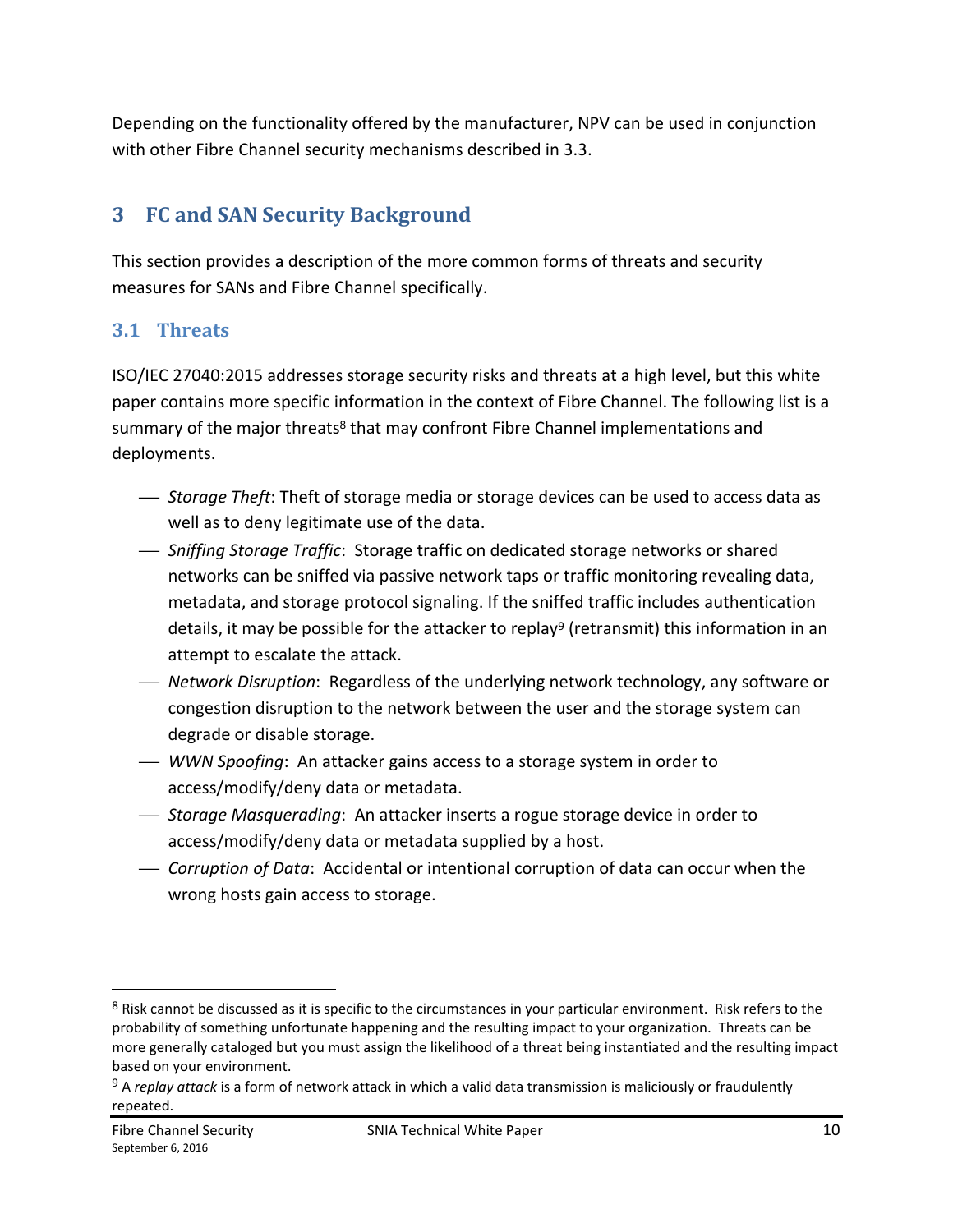- ⎯ *Rogue Switch*: An attacker inserts a rogue switch in order to perform reconnaissance on the fabric (e.g., configurations, policies, security parameters, etc.) or facilitate other attacks.
- ⎯ *Denial of Service (DoS)*: An attacker can disrupt, block or slow down access to data in a variety of ways by flooding storage networks with error messages or other approaches in an attempt to overload specific systems within the network.

## **3.2 SAN Security**

Security controls relevant to a SAN are grouped into the following categories:

- ⎯ **Access Control:** Access control on a SAN is implemented through application of zoning, Logical Unit (LUN) masking, and port binding mechanisms. Access control in a SAN is based on machine identities rather than on the more familiar user and group identity types.
	- ⎯ **Port Binding:** World Wide Names (WWN) are used for identification in a SAN. Port binding is a SAN security mechanism that specifies which WWNs are permitted to connect through that physical port. This association can mitigate snooping or spoofing attempts by an adversary and should be used whenever possible.
	- ⎯ **Zoning:** A SAN fabric can be segmented into separate zones to restrict the visibility of portions of a SAN to specific hosts and storage devices. Soft zoning is based on limiting SAN fabric nameserver responses to queries based on the assumption that hosts will not contact storage devices that are not discovered via the nameserver. Some modern switches allow "hard" (switch ASIC) zoning based on WWN that uses physical port numbers on SAN switches to restrict traffic forwarding and is a more secure zoning method because it does not rely on correct host behavior and in particular is not vulnerable to spoofing of host identity.
	- ⎯ **LUN masking:** A storage device can be divided into logical units that are identified by logical unit numbers (LUNs<sup>10</sup>). LUN masking refers to making a LUN visible to some hosts while remaining invisible to others.
- ⎯ **Authentication:** For SANs it is important for a switch to verify the identity of other switches in the SAN with which it communicates to prevent rogue switches from joining a SAN. Likewise, the nodes in a SAN (e.g., storage devices and hosts) need to employ authentication to guard against unauthorized access to data.
- ⎯ **Encryption:** There are two major use cases for encryption in assuring data confidentiality on a SAN: 1) data in motion and 2) data at rest. Sensitive and high-value data<sup>11</sup> needs to be

 $10$  A common source of confusion in the industry is the practice of referring to a Logical Unit (a contiguous array of logical block addresses) as a "LUN". Usually, when people refer to a LUN, they mean the underlying Logical Unit, i.e. the storage itself, not the arbitrary number assigned to it for presentation to a host.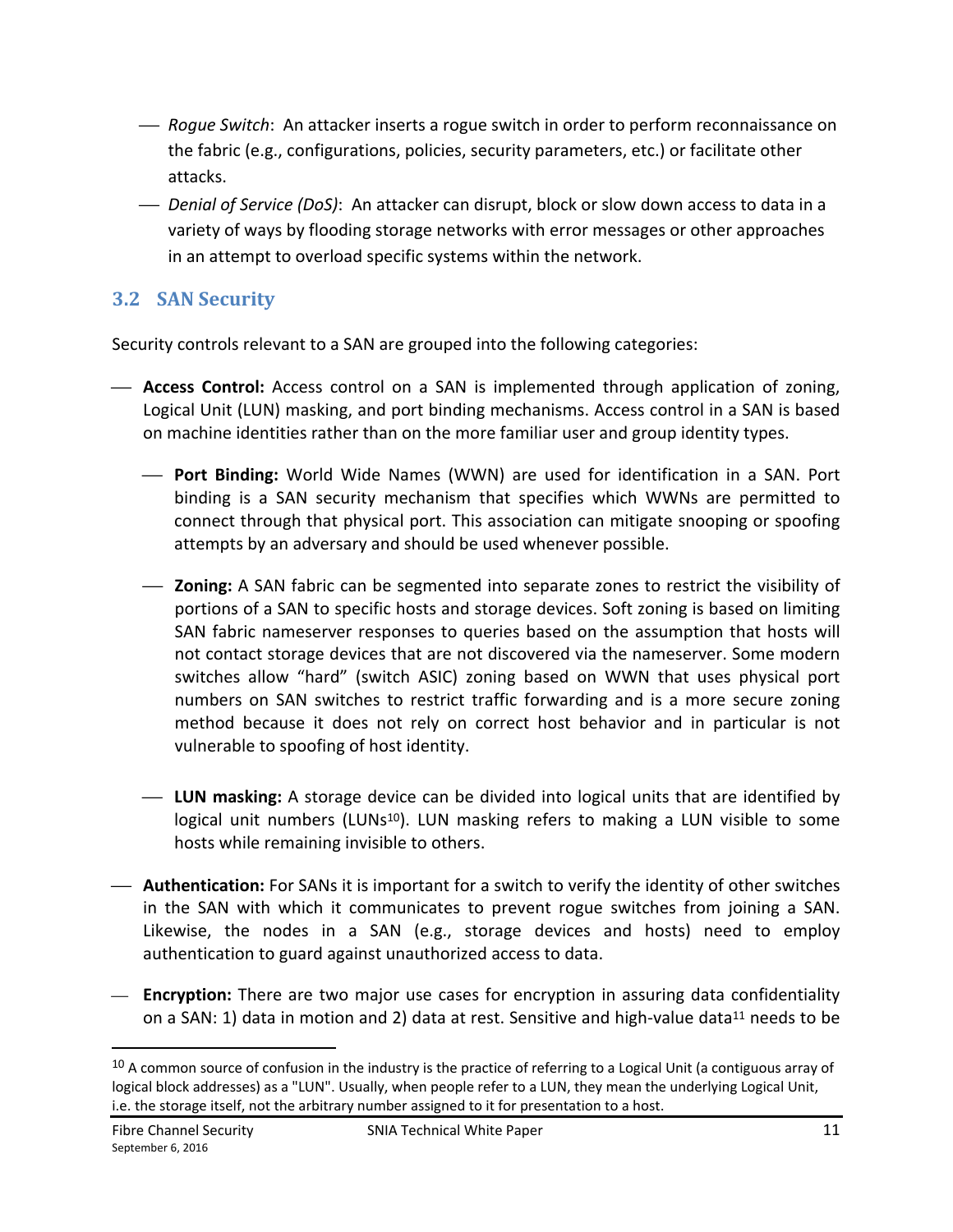cryptographically protected in SANs when it is in motion as well as when it is at rest on a storage device.

# **3.3 Overview of Fibre Channel Security**

Fibre Channel fabrics may be deployed across multiple, distantly separated sites which make it critical that security services be available to assure consistent configurations and proper access controls.

ANSI INCITS 496-2012, *Information Technology - Fibre Channel - Security Protocols - 2* (FC-SP-2) defines protocols to authenticate Fibre Channel entities, set up session encryption keys, negotiate parameters to ensure frame-by-frame integrity and confidentiality, and define and distribute policies across a Fibre Channel fabric. It is also worth noting that FC-SP-2 includes compliance elements, which is somewhat unique for FC standards.

The security architecture defined by FC-SP-2 encompasses the following components:

- a) *Authentication infrastructure* –Defines an architecture for several authentication infrastructures: secret-based, certificate-based, password-based, and pre-shared key based authentication.
- b) *Authentication* Defines authentication protocols allowing entities to assure the identity of communicating entities. Two entities may negotiate whether authentication is required and which authentication protocol may be used. Authentication is defined for switch-to-switch, node-to-switch, and node-to-node (see Figure 2), using one of the following protocols:



<sup>&</sup>lt;sup>11</sup> "Sensitive and high-value" assumes that organizations classify their data or know what's actually stored where. Otherwise, they have to protect to an appropriate level for the most sensitive data that might be stored there.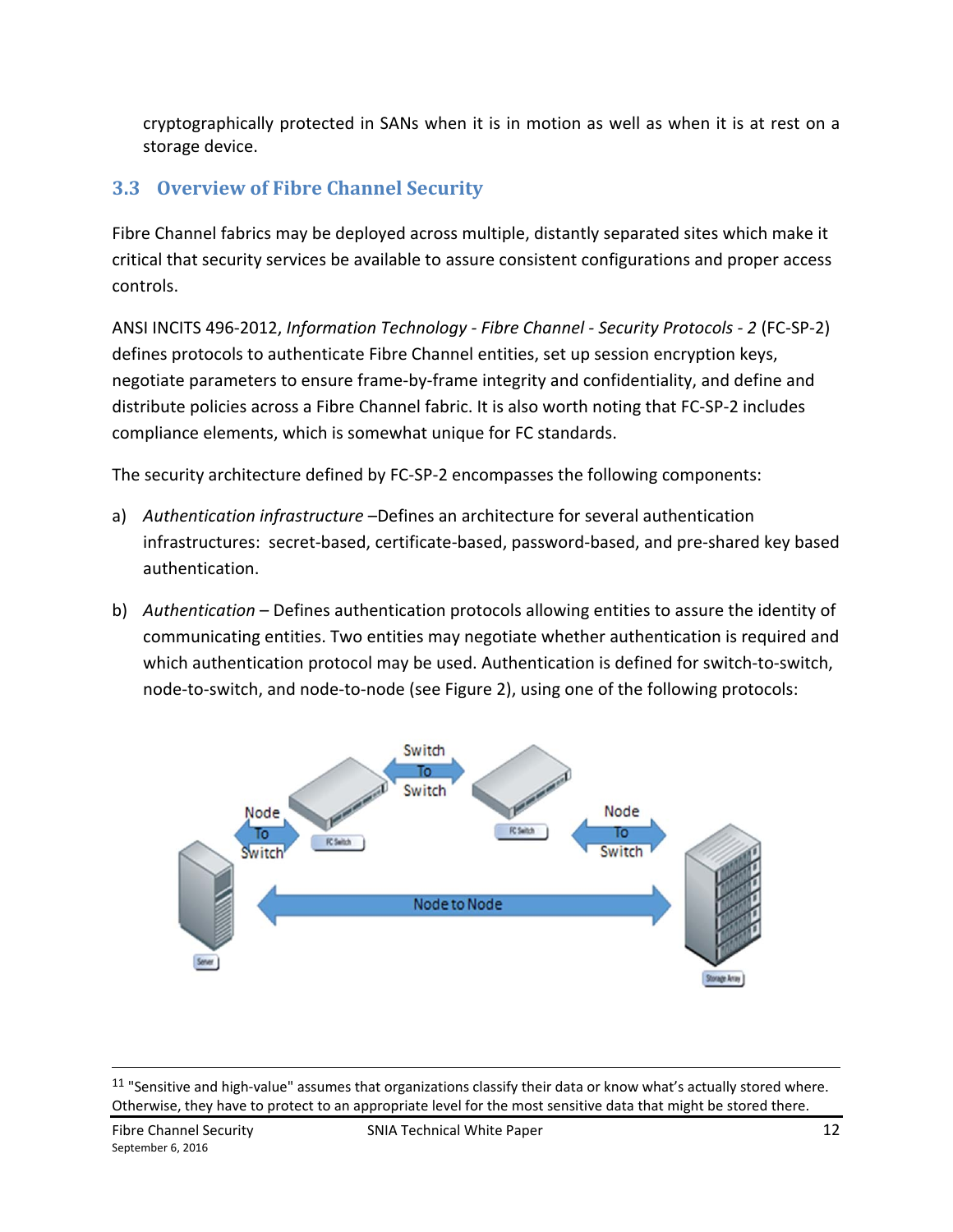#### **Figure 2 — FC Authentication**

- ⎯ Diffie-Hellman Challenge Handshake Authentication Protocol (DH-CHAP), which is mandatory (see 3.3.1);
- ⎯ Fibre Channel Certificate Authentication Protocol (FCAP);
- ⎯ Fibre Channel Password Authentication Protocol (FCPAP);
- ⎯ Fibre Channel Extensible Authentication Protocol (FCEAP);
- ⎯ The Security Association Management Protocol (IKEv2-AUTH).

*Security associations* – A subset (i.e., the Security Association Management protocol) of the Internet Key Exchange Protocol Version 2 (IKEv2)<sup>12</sup> protocol suitable for Fibre Channel is defined (see 3.3.4) in order to establish Security Associations between entities.

*Cryptographic integrity and confidentiality* – Frame by frame cryptographic integrity and confidentiality, replay protection, and traffic origin authentication (verification that the traffic came from a given endpoint) is achieved by using the ESP Header (see 3.3.2).

CT\_Authentication (see 3.3.3) may be leveraged to provide cryptographic integrity and confidentiality, replay protection, and traffic origin authentication to Common Transport Information Units. ESP\_Header processing and CT\_Authentication processing are independent.

*Authorization (access control)* – Fabric policies provide basic authorization controls and are of two types:

- ⎯ policies that contain fabric-wide data and are distributed to every switch of the fabric;
- ⎯ policies that contain per switch data and are sent to an individual switch.

Fabric policies may be used to control which switches are allowed to comprise a fabric and which nodes are allowed to connect to a fabric. Policies may be further used to specify topology restrictions within the fabric environment (e.g., which switches may connect to which other switches or which nodes may connect to which switches).

Fabric policies also provide the mechanism for controlling management access to the fabric, the ability to control authentication choices and to specify optional security attributes for fabric entities (e.g., nodes and switches). Management access to the fabric may be controlled for Common Transport or IP access.

 $\frac{1}{12}$ IKEv2 is described in IETF RFC 7296, *Internet Key Exchange Protocol Version 2 (IKEv2).*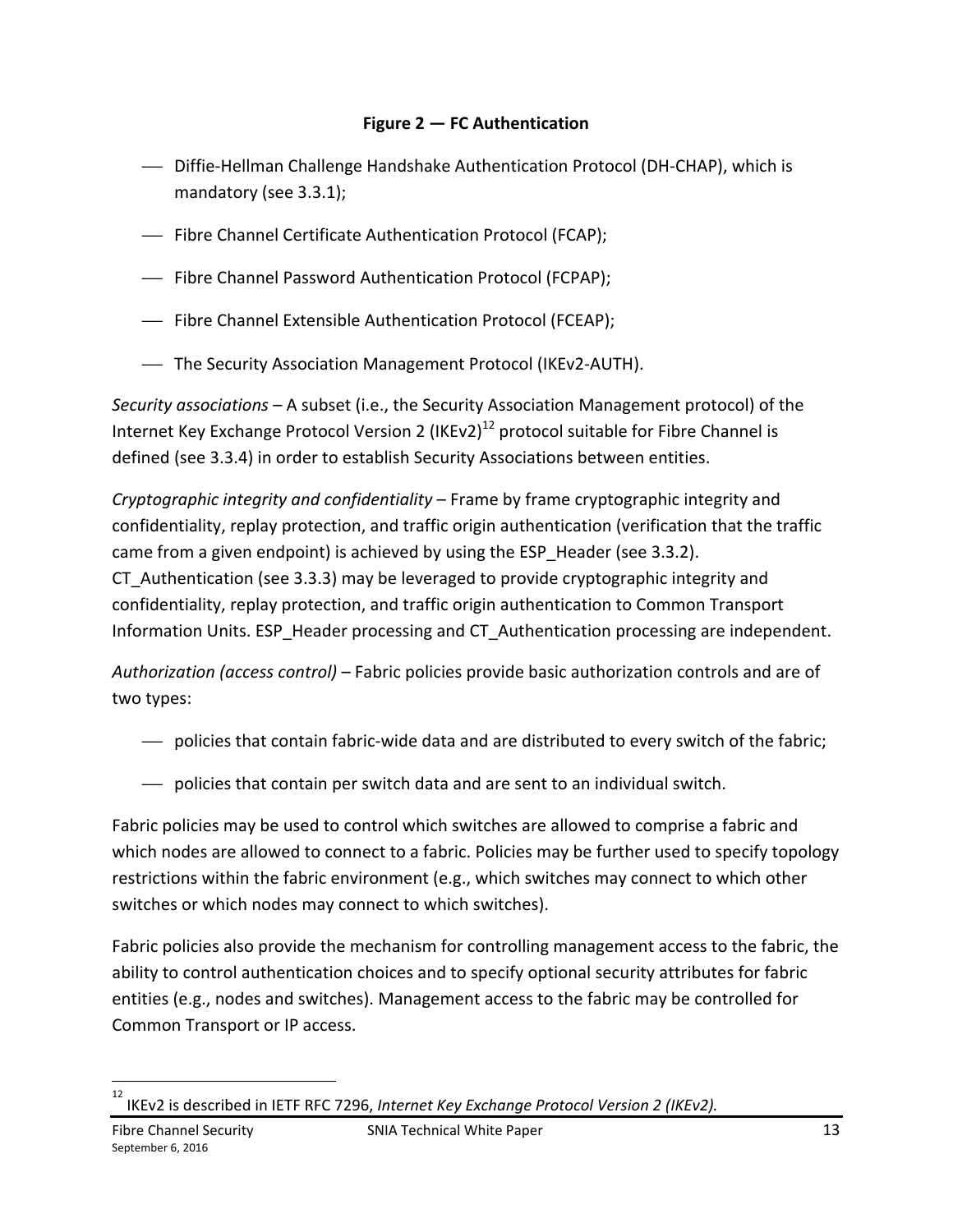Figure 2, which is from clause 4.5 of the FC-SP-2 standard, shows the relationship between the authentication protocols and security associations. The defined authentication protocols are able to perform mutual authentication with optional shared key establishment. The shared key computed at the end of an authentication transaction may be used to establish security associations.





### **3.3.1 DH-CHAP authentication**

DH-CHAP is a secret-based authentication and key management protocol that uses the CHAP algorithm with an optional Diffie-Hellmann algorithm. DH-CHAP provides unidirectional or bidirectional authentication between an *Authentication Initiator* and an *Authentication Responder*. When the Diffie-Hellmann part of the protocol is not used, DH-CHAP reduces its operations to those of the CHAP protocol, and it is referred to as DH-CHAP with a NULL DH algorithm. All FC-SP-compliant implementations are required to support DH-CHAP with a NULL DH algorithm. To claim FC-SP-2 compliance, an implementation is required to support the AUTH-A Compliance Element (described in Annex A of FC-SP-2), which includes the 2048-bit DH algorithm.

In addition to identifying the authentication algorithm, FC-SP-2 specifies that authentication is defined for Switch-to-Switch, Device-to-Switch, and Device-to-Device entities (see Figure 2), and that the protocols are able to support mutual authentication. Thus, conformant or compliant products are required to also implement each of the following when applicable: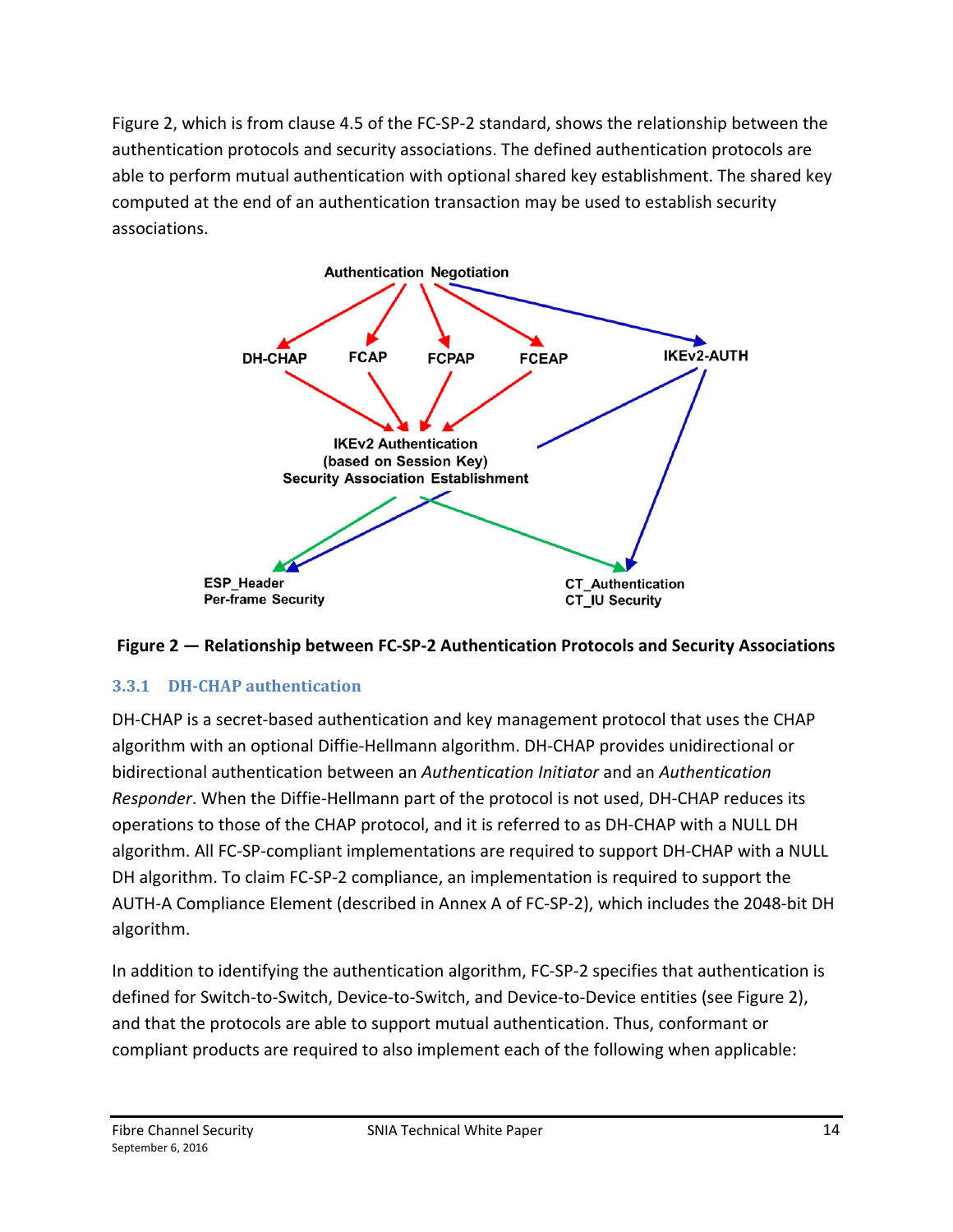- ⎯ **Switch-to-Switch**—Products that include authentication between these types of entities must be able to authenticate a switch as well as be authenticated by a switch.
- ⎯ **Device-to-Switch**—Products that include authentication between these types of entities must be able to authenticate a switch as well as be authenticated by a switch, from a device perspective, or be able to authenticate a device as well as be authenticated by a device, from a switch perspective.
- ⎯ **Device-to-Device**—Products that include authentication between these types of entities must be able to authenticate a device as well as be authenticated by a device. In addition, each device must complete the appropriate Device-to-Switch authentication prior to performing this authentication.

Products conformant to FC-SP-2 must also implement re-authentication such that the entity can be re-authenticated by the other entity at any time.

### **3.3.2 ESP\_Header**

*ESP\_Header* is a security protocol for FC-2 Fibre Channel frames that provides origin authentication, integrity assurance, anti-replay protection, and confidentiality.

ANSI INCITS 470–2011, *Information Technology — Fibre Channel — Framing and Signaling-3*  (FC-FS-3) defines optional headers that can be used within Fibre Channel frames. Of these optional headers, the ESP\_Header and ESP\_Trailer play an important security role because they are the mechanism used to support encryption of frame payloads.

The Encapsulating Security Payload (ESP), defined in RFC 4303, is a generic mechanism to provide confidentiality, data origin authentication, and anti-replay protection for IP packets. FC-SP-2 defines how to use ESP in Fibre Channel.

FC-FS-3 states that "End-to-end ESP\_Header processing shall be applied to FC frames in transport mode (see RFC 4303 $^{13}$ , and Link-by-link ESP Header processing shall be applied to FC frames in tunnel mode<sup>14</sup> (see RFC 4303). The Authentication option shall be used, Confidentiality may be negotiated by the two communicating FC\_Ports (see FC-SP-2)."

NOTE - An intended application of Link-by-link ESP Header processing is to secure a link in a Fabric or between Fabrics without requiring use of ESP by every Nx Port<sup>15</sup>.

<sup>13&</sup>lt;br>13<br>IETF RFC 4303, IP Encapsulating Security Payload (ESP) describes an updated version of ESP, which is used to provide confidentiality, data origin authentication, connectionless integrity, an anti-replay service (a form of partial sequence integrity), and limited traffic flow confidentiality.

<sup>&</sup>lt;sup>14</sup> In "tunnel mode" the internal routing information is protected by encrypting the header of the original packet/frame whereas "transport mode" only protects the payload with encryption.

<sup>15</sup> The term Nx\_Port is used to refer to either an N\_Port (node port) or an NL\_Port (node loop port).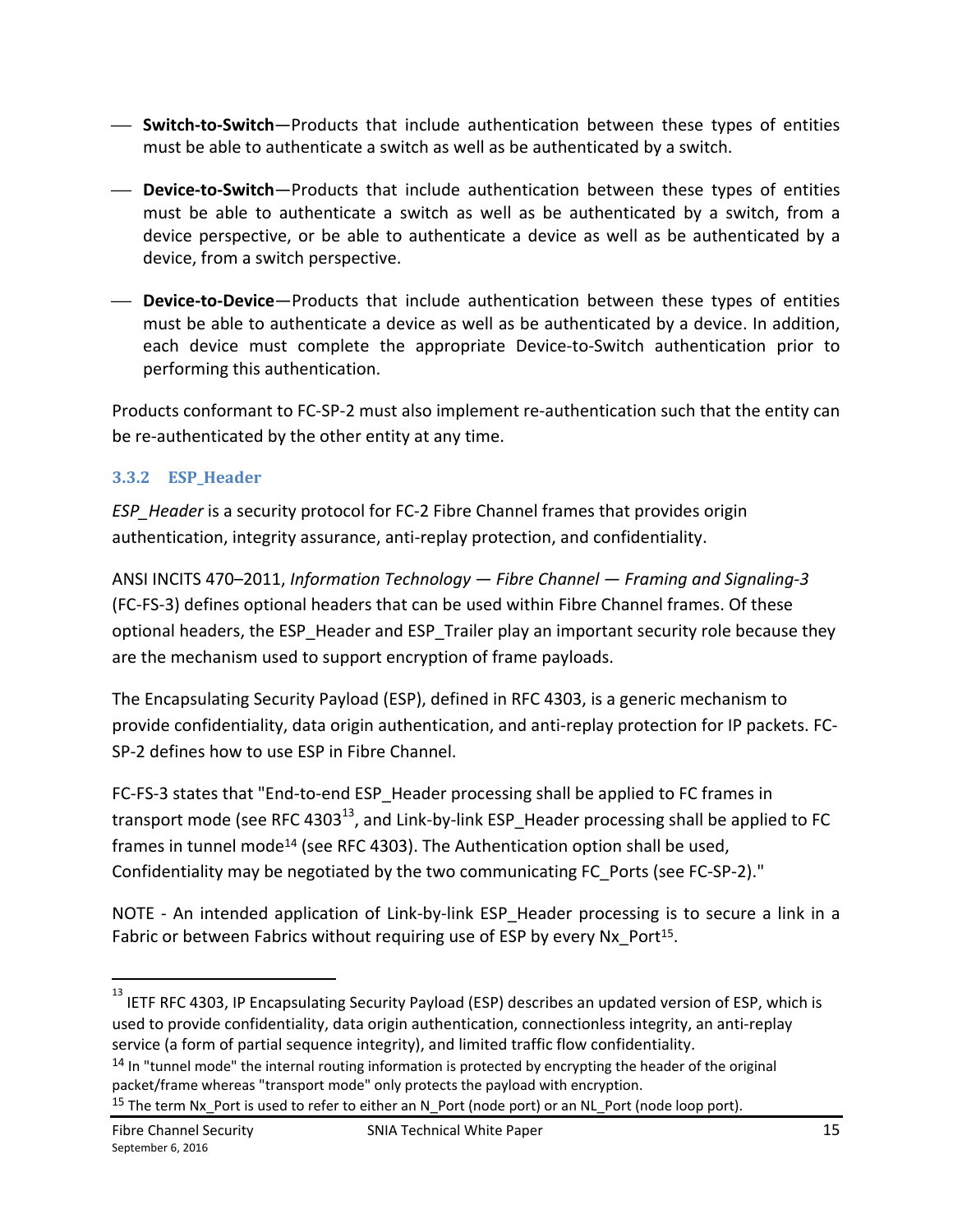#### **3.3.3 CT\_Authentication**

Fibre Channel defines two security protocols that provide security services for different portions of Fibre Channel traffic: the ESP\_Header (see 3.3.2) and CT\_Authentication defined in ANSI INCITS 463–2010, *Information Technology — Fibre Channel — Generic Services — 6 (FC-GS-6)*. The CT\_Authentication protocol provides origin authentication, integrity assurance, antireplay protection, and optionally, confidentiality protection for Common Transport Information Units, which are used to convey control information.

Unlike ESP Header, which operates at the FC frame level, CT Authentication operates at the Common Transport (CT) level and provides access to a service (e.g., directory service) with a set of service parameters that facilitates the usage of Fibre Channel constructs.

## **3.3.4 Fibre Channel Security Association**

As described earlier, two mechanisms are available to protect specific classes of traffic: the ESP\_Header is used to protect Fibre Channel frames, and CT\_Authentication is used to protect Common Transport Information Units. Security associations for the ESP\_Header and CT\_Authentication protocols between two Fibre Channel entities (hosts, storage, or switches) are negotiated by the Fibre Channel Security Association Management Protocol (defined in FC-SP-2). The protocol is a modified subset of the Key Exchange Protocol Version 2 (IKEv2) that performs the same core operations, but uses the Fibre Channel AUTH protocol to transport IKEv2 messages. IETF RFC 4595, *Use of IKEv2 in the Fibre Channel Security Association Management Protocol* provides additional information on Fibre Channel use of IKEv2.

NOTE - Only one protocol (either ESP Header or CT Authentication) is applicable to any Fibre Channel Security Association.

### **3.3.5 FC-SP Zoning**

In order to preserve backward compatibility with existing zoning definitions and implementations, FC-SP-2 describes a variant of the Enhanced Zoning model defined in ANSI INCITS 461–2010, *Information Technology — Fibre Channel - Switch Fabric — 5* (FC-SW-5) and ANSI INCITS 463–2010, *Information Technology — Fibre Channel — Generic Services — 6* (FC-GS-6), denoted as FC-SP Zoning, that follows the general concepts of the Enhanced Zoning model, but keeps zoning management and enforcement completely independent from other policy management and enforcement.

Fabric policies and zoning policies allow an asymmetric distribution of policy information in the Fabric with the definition of three types of switches:

a) Host Switches: Switches that retain all policy objects and all node to node (zoning) information;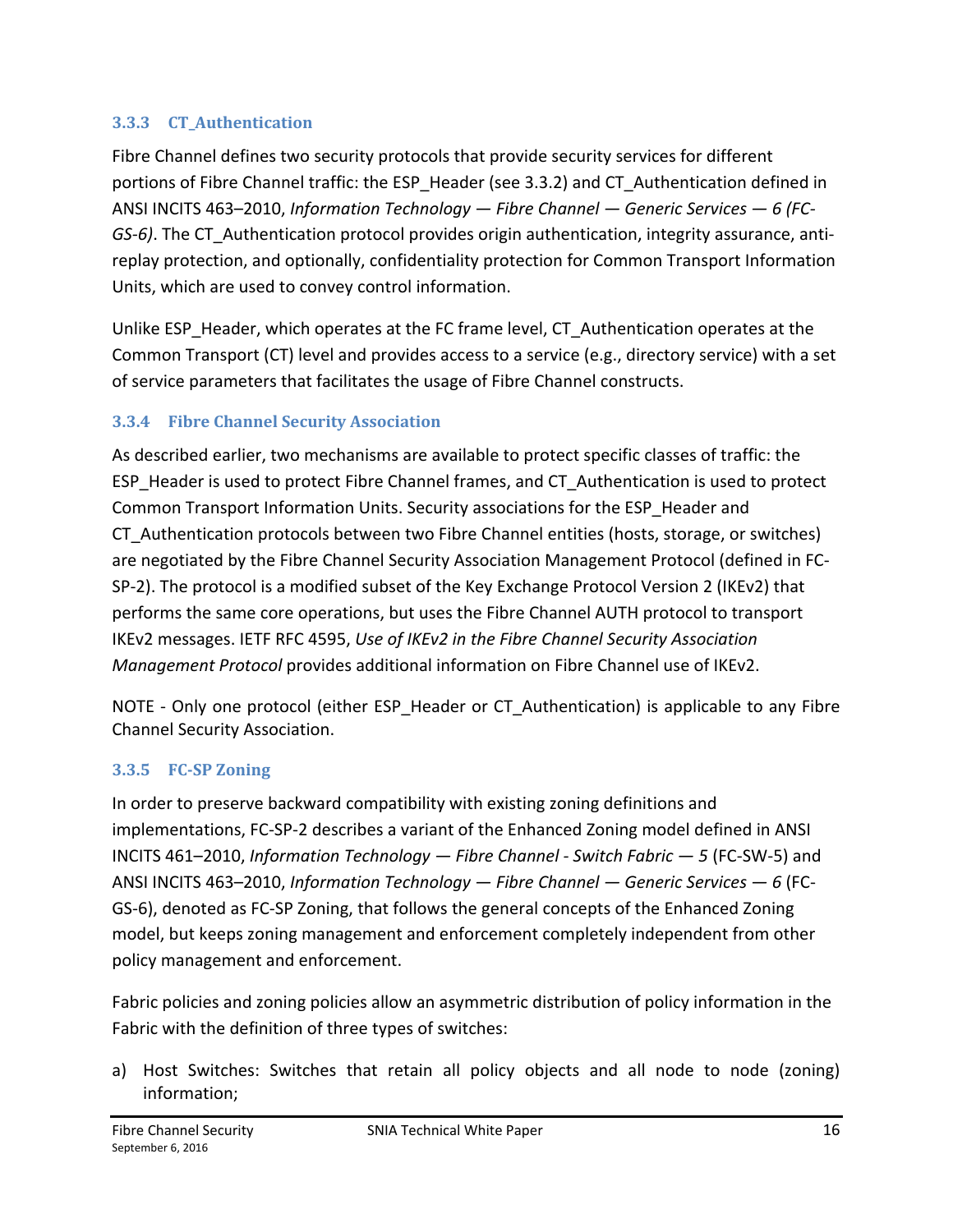- b) Autonomous Switches: Switches that retain their own per switch policy objects, all fabricwide policy objects, and all node to node (zoning) information;
- c) Client Switches: Switches that retain their per switch policy objects, all fabric-wide policy objects and the subset of the node to node (zoning) information relevant for their operations, which is pulled from a host switch when needed.

# **4 Summary of FC Guidance in ISO/IEC 27040**

When using ISO/IEC 27040 to identify relevant Fibre Channel controls, it is important to remember that these materials are located in at least two places: 1) storage networking, and 2) block-based storage.

## **4.1 FC SAN Security**

The ISO/IEC 27040 guidance associated with using Fibre Channel as part of a SAN focuses on controlling FCP nodes (e.g., hosts, storage), implementing switch-based controls, and controlling the interconnection of FC SANS. The following is a summary of the guidance:

- ⎯ Control FCP node access by restricting host access on the switches using techniques such as Access Control Lists (ACLs), binding lists, and FC-SP-2 fabric policies. For virtualized hosts, use NPIV (N\_Port\_ID Virtualization) enabled HBAs to assign individual N\_Port\_IDs to virtual hosts.
- ⎯ Implement switch-based controls by restricting switch interconnections using techniques such as ACLs, binding lists, and FC-SP-2 fabric policies. In addition, zoning should be used in FC SAN fabrics with a preference for hard zoning; carefully use default zones and zone sets (assume a least privilege posture). If basic zoning is a not a strong enough security measure for the target environment, use stronger techniques like FC-SP Zoning where supported by the vendor. Last, but not least, disable unused ports on switches.
- ⎯ Interconnect different FC SANs securely by configuring switches, extenders, routers, and gateways necessary to meet requirements. Unfortunately, ISO/IEC 27040 does not provide additional details on what is meant by "to meet requirements."

Overall, ISO/IEC 27040 does not provide extensive guidance on securing FC SANs.

## **4.2 FC Device Security**

The ISO/IEC 27040 guidance associated with Fibre Channel devices is above and beyond what may be implemented within FC SANs. The following is a summary of the guidance: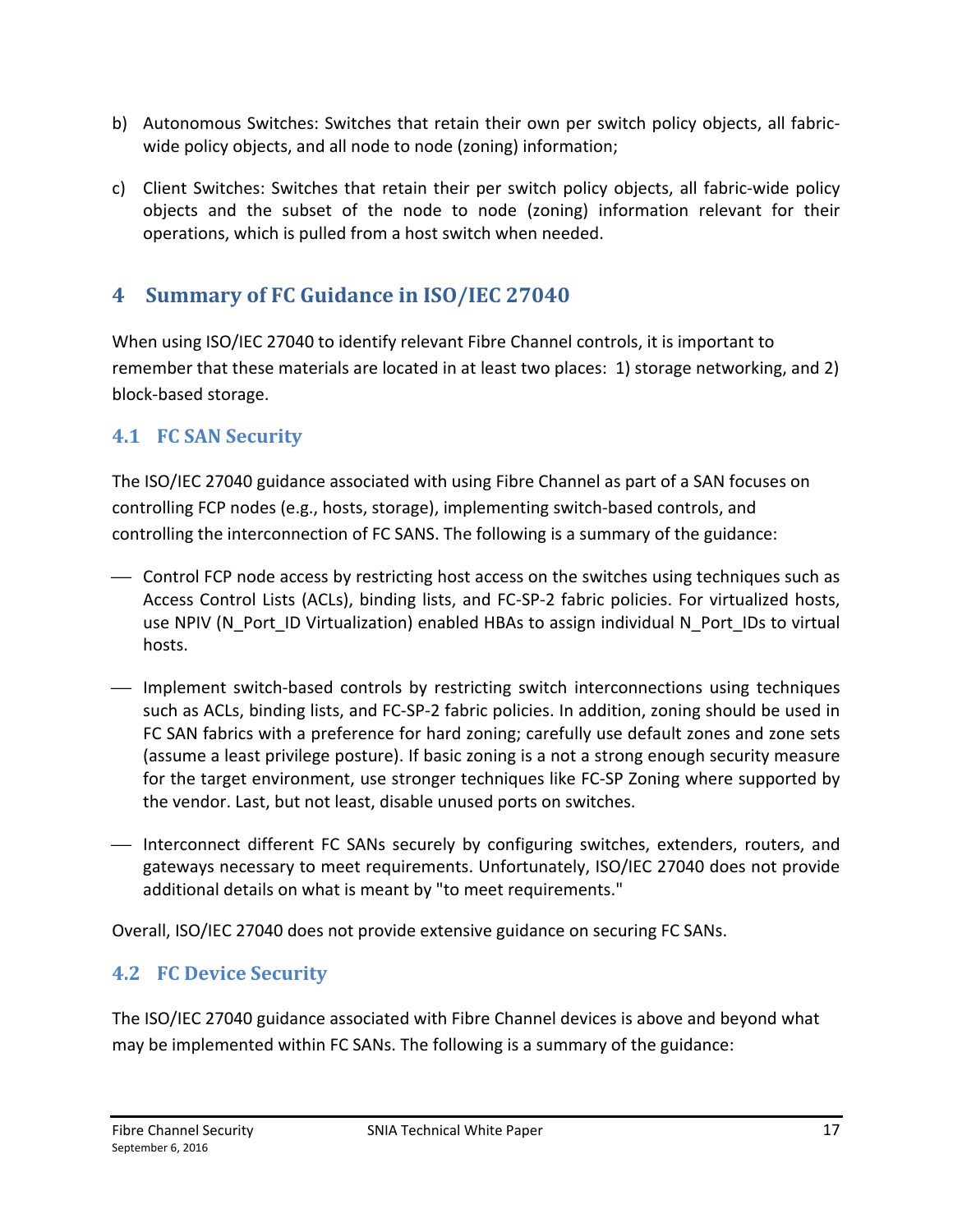- ⎯ Use LUN masking, WWN filtering, and other access control mechanisms to restrict access to storage.
- ⎯ Utilize FCP security measures such as mutual authentication using FC-SP-2 AUTH-A with all hosts and switches, leveraging centralized authentication services (RADIUS<sup>16</sup>) when possible. For sensitive information that leaves protected areas (e.g., confines of a physically controlled data center), use link encryption (e.g., ESP\_Header with GCM encryption<sup>17</sup>).
- ⎯ For sensitive/regulated or high-value data, implement data at rest encryption and the appropriate key management measures on the storage device or media. For additional information on this topic, consult the *SNIA Storage Security: Encryption and Key Management* whitepaper.
- ⎯ Similar to data at rest encryption, use media-aligned or logical sanitization measures to protect sensitive/regulated or high-value data. The latter can be particularly helpful for virtualized storage, especially when the actual storage devices and media cannot be determined. For additional information on this topic, consult the *SNIA Storage Security: Sanitization* whitepaper.

<sup>16</sup> IETF RFC 2865 *Remote Authentication Dial In User Service (RADIUS)*

<sup>&</sup>lt;sup>17</sup> Fibre Channel frame integrity or confidentiality can be provided with ESP\_Header optional headers, which are defined in ANSI INCITS 470–2011, *Fibre Channel – Framing and Signaling-3 (FC-FS-3).*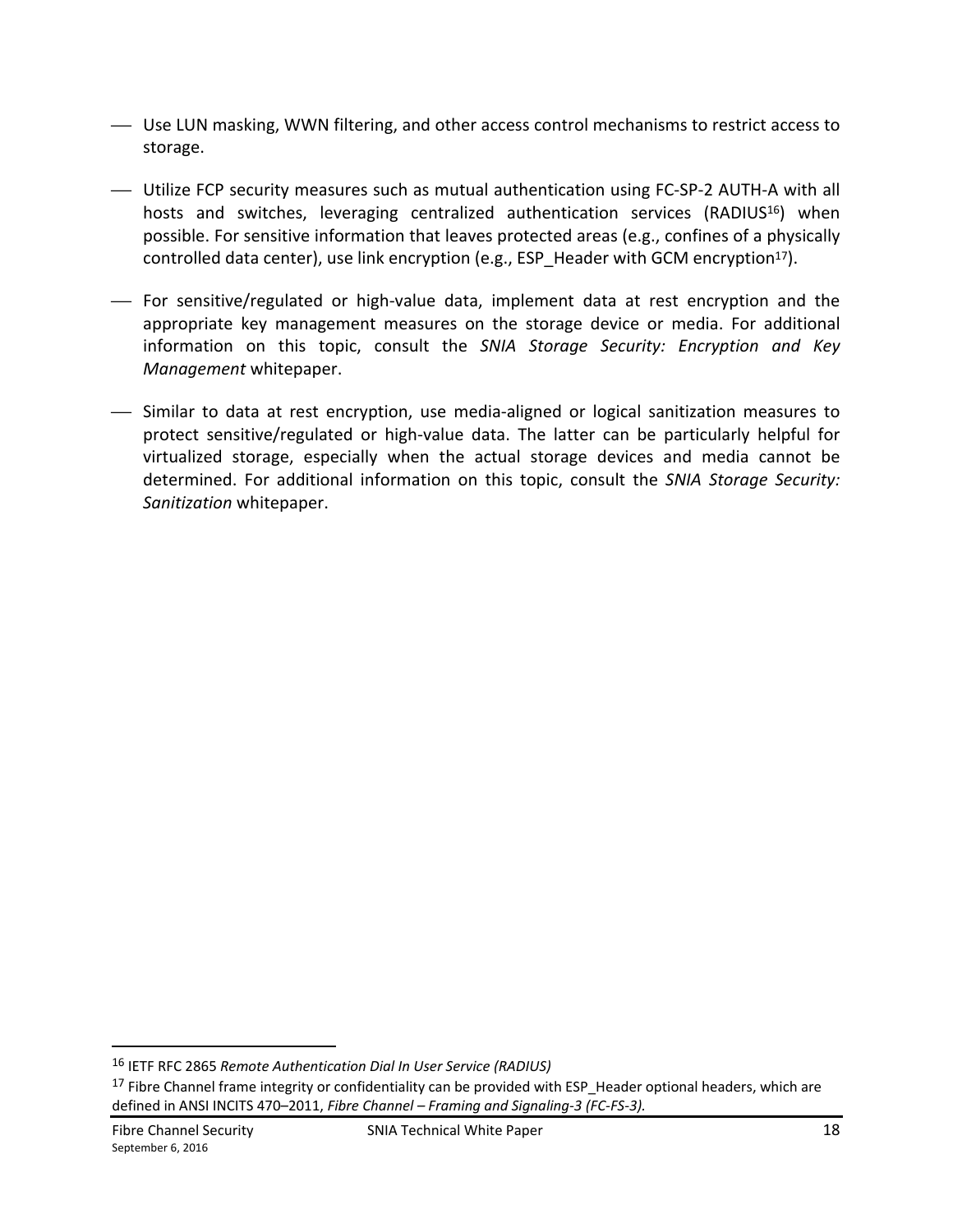# **5 SNIA Observations and Guidance for FC**

Fibre Channel standards specify a wide range of features and functionality that are not universally available. This section highlights some of the known FC security challenges and issues as well as offering guidance above and beyond what is offered in ISO/IEC 27040.

## **5.1 FCP Link Encryption**

*Link encryption* is the data security process of encrypting all the data along a specific communication path. Link encryption typically occurs at the data link and physical layers between two communication points (e.g., routers). It is also important to note that link encryption is not the same as end-to-end encryption, which protects communications between the originating and receiving devices.

Within the context of Fibre Channel, link encryption can show up as part of the FCP (e.g., ESP\_Header) or as an external mechanism (e.g., IPsec protecting FCIP). Link encryption is typically only used to protect FCP connections between sites that employ Fibre Channel over IP (FCIP) as the transport. Few storage vendors have implemented ESP\_Header encryption, so it is difficult, if not impossible, to implement link encryption within Fibre Channel SANs. This situation may change if customers begin demanding this functionality.

Assuming link-level encryption is available, it is important to remember that its use can have a major impact on data reduction technologies (i.e., compression and de-duplication) that might be employed between data centers.

As of this writing, FCIP with IPsec is the only form of link encryption available for Fibre Channel.

## **5.2 Data At-rest Encryption**

Data at-rest encryption is not an element of Fibre Channel security, but it is briefly mentioned here because it can have an impact on data reduction technologies in a similar way as link encryption.

It is important to always remember that encryption within storage ecosystems provides medialevel protection and can be a safety net, but for real confidentiality protections the data needs to be encrypted near its source or use (i.e., by a host, application, etc.). Additional details on data at-rest encryption can be found in the SNIA *Storage Security: Encryption and Key Management* whitepaper.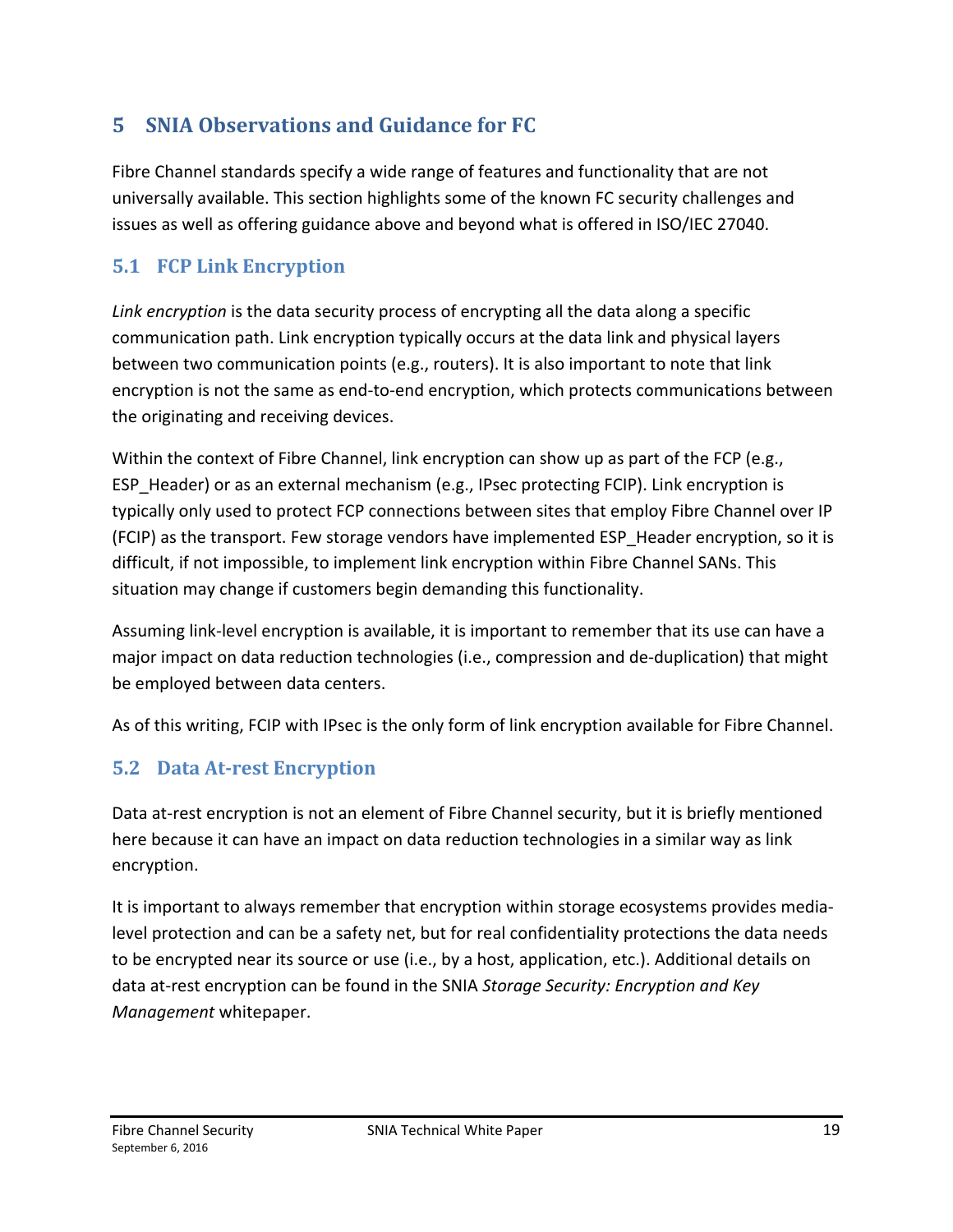## **5.3 Maintaining FC Security with FCoE**

A Fibre Channel over Ethernet (FCoE) device that has a converged network adapter (CNA) uses the FCoE Initialization Protocol (FIP) process to log in to the FC network as an FCoE Node (ENode). The login process establishes a dedicated virtual link between a virtual N\_Port (VN\_Port) on the ENode and a virtual F\_Port (VF\_Port) on the FC switch. This dedicated virtual link emulates a point-to-point connection. The emulated connection is called a virtual link and virtual links pass transparently through the transit switch (i.e., The transit switch is invisible to the ENode VN\_Port and the FC switch VF\_Port and virtual links appear to be direct point-topoint links.).

It is important to note that FCoE exposes FC frames on Ethernet networks, which may not have the same level of security as native FC networks. To mitigate potential risks, a security mechanism known as FIP snooping, designed to prevent unauthorized access and data transmission to a Fibre Channel (FC) network, should be implemented to filter traffic via one of the following mechanisms:

- VN\_Port to VF\_Port (VN2VF\_Port) FIP snooping<sup>18</sup> on an FCoE VLAN, the system (e.g., transit switch) snoops VN\_Port to VF\_Port packets and enforces security only on VN2VF\_Port virtual links.
- VN\_Port to VN\_Port (VN2VN\_Port) FIP snooping<sup>19</sup> on an FCoE VLAN, the system (e.g., transit switch) snoops VN\_Port to VN\_Port packets and enforces security only on VN2VN\_Port virtual links.

Note: An FCoE VLAN can support either VN2VF\_Port FIP snooping or VN2VN\_Port FIP snooping, but not both.

# **5.4 Additional Considerations**

The materials in this section highlight issues and problems that could impact successful use of FC security mechanisms.

## **5.4.1 Number of Shared Secrets for FC Authentication**

On enterprise-class storage systems and director-class FC switches it may be possible to have a very large number (greater than 50,000) of entities authenticating using FC-SP-2 AUTH-A. Keeping in mind that a pair of shared secrets is necessary for mutual authentication between any two of these entities (hosts to switches, storage to switches, and hosts to storage), this large number of shared secrets can result in operational challenges to correctly generate,

 $\overline{a}$ 

<sup>18</sup> Specified in FC-BB-5

<sup>19</sup> Specified in FC-BB-6

September 6, 2016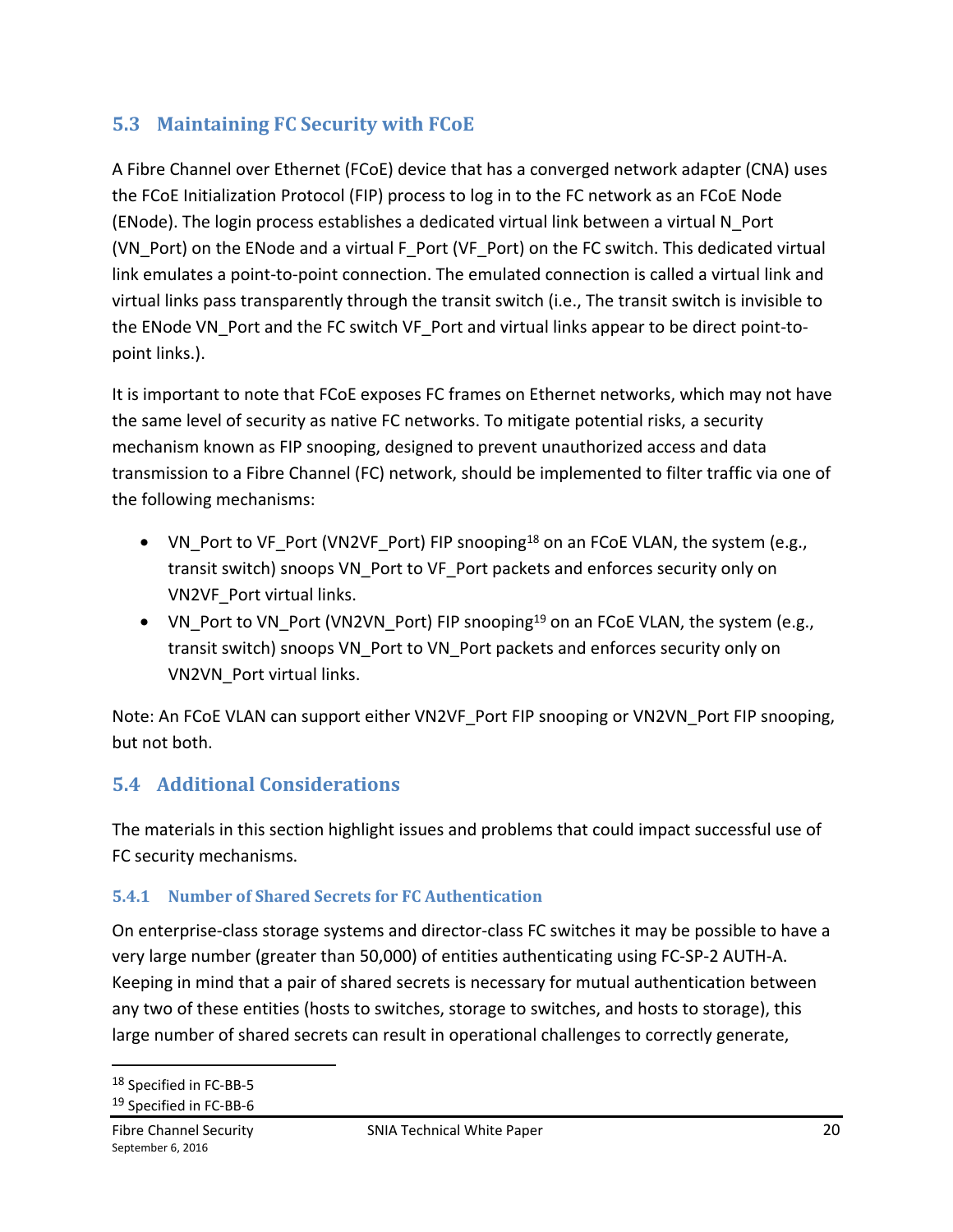distribute, and implement the shared secrets necessary to secure such an environment. To minimize overhead and avoid down time due to misconfigurations, it may be preferable to have the various devices use RADIUS to reduce the number shared secrets that have to be managed.

### **5.4.2 Composition of FC Shared Secrets**

The FC-SP-2 standard does not address user interface issues, but it turns out this situation results in some ambiguity with regards to shared secrets. The particular problem stems from the fact that both end-points have to use the same shared secret. However, the manner in which a shared secret is entered into each can result in an incompatibility. For example, one device may require the user to enter a 128-bit hexadecimal entry while another may require an alpha-numeric value to be entered. Even in the latter case, there can be differences in the acceptable characters. These differences can severely restrict or prevent interoperability in heterogeneous environments. These limitations can also have an impact on the entropy of the shared secrets.

## **6 Summary**

Fibre Channel security mechanisms are specified in a range of standards, which can make them difficult for vendors to implement and customers to use. In addition, some of the specified mechanisms are optional for vendors to implement, so the available of security capabilities is not assured. Lastly, those FC security features that are available may have interoperability issues in heterogeneous FC SANs.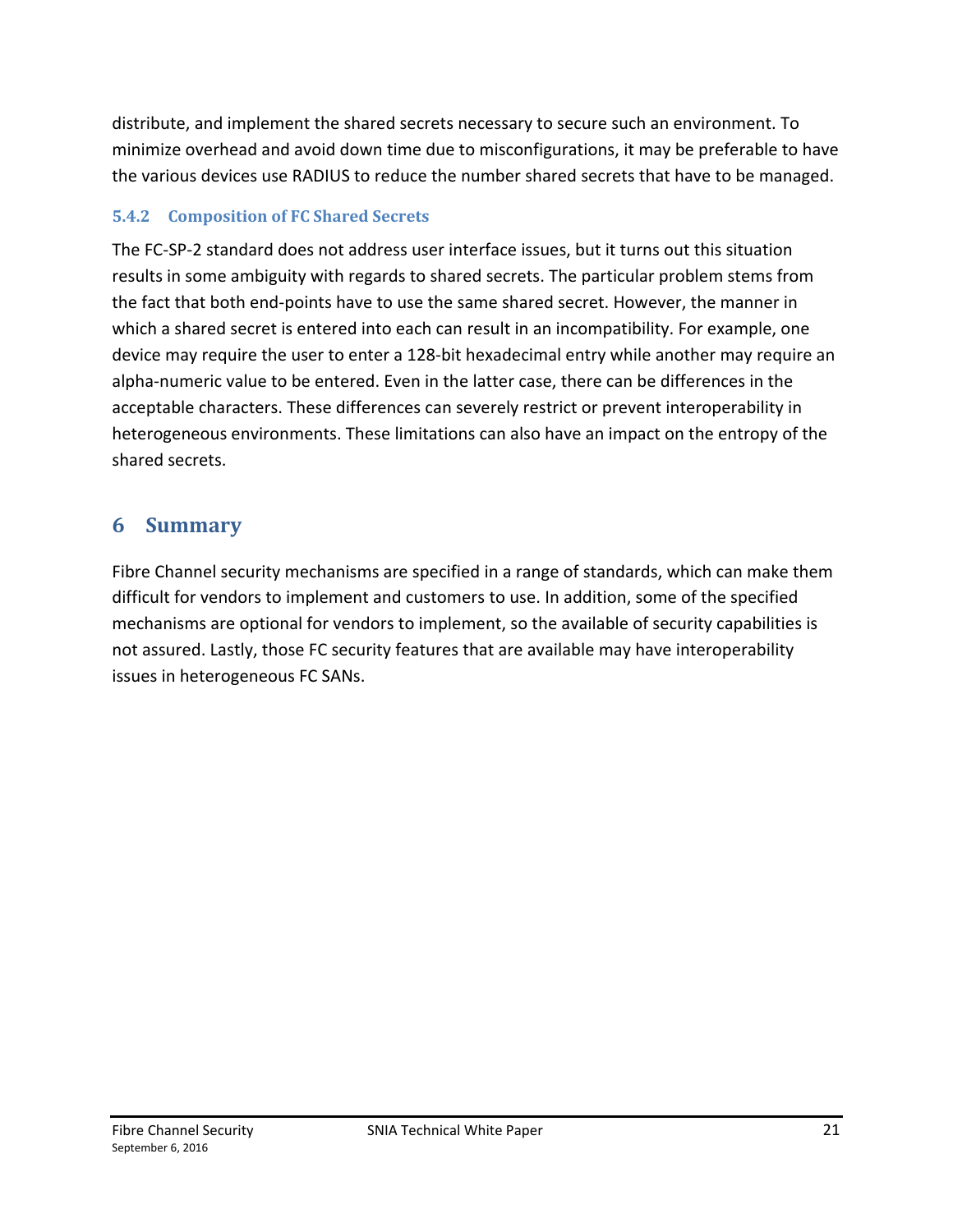## **7 Acknowledgments**

## **7.1 About the Author**

Eric Hibbard is the HDS CTO Security & Privacy and he has 30 years of experience in ICT infrastructure with a specialty in data/storage security. He is a Co-Chair of the SNIA Security TWG and holds leadership positions in ABA, IEEE, CSA, and INCITS. He is and has served as the editor of multiple ISO/IEC and IEEE standards, ISO/IEC 27040 (Storage security) and the ISO/IEC 20648 (TLS Specification for Storage Systems). Hibbard currently holds the (ISC)<sup>2</sup> CISSP and CCSP certifications as well as the ISSAP, ISSMP, and ISSEP concentrations credentials along with the ISACA CISA certification.

#### **7.2 Reviewers and Contributors**

The Security TWG wishes to thank the following for their contributions to this whitepaper:

| <b>Richard Austin, CISSP</b> | <b>HPE</b>                        |
|------------------------------|-----------------------------------|
| <b>Walt Hubis</b>            | <b>Hubis Technical Associates</b> |
| Dr. Alan Yoder               |                                   |
| <b>Gary Sutphin</b>          |                                   |
| Tim Hudson                   | Cryptsoft                         |
| Thomas Rivera                | Hitachi Data Systems              |

### **8 For More Information**

Additional information on SNIA security activities, including the Security TWG, can be found at http://www.snia.org/security.

Additional SNIA materials associated with ISO/IEC 27040 can be found at: http://www.snia.org/securitytwg.

Suggestion for revision should be directed to http://www.snia.org/feedback/.

The ISO/IEC 27040 standard can be purchased at http://www.iso.org.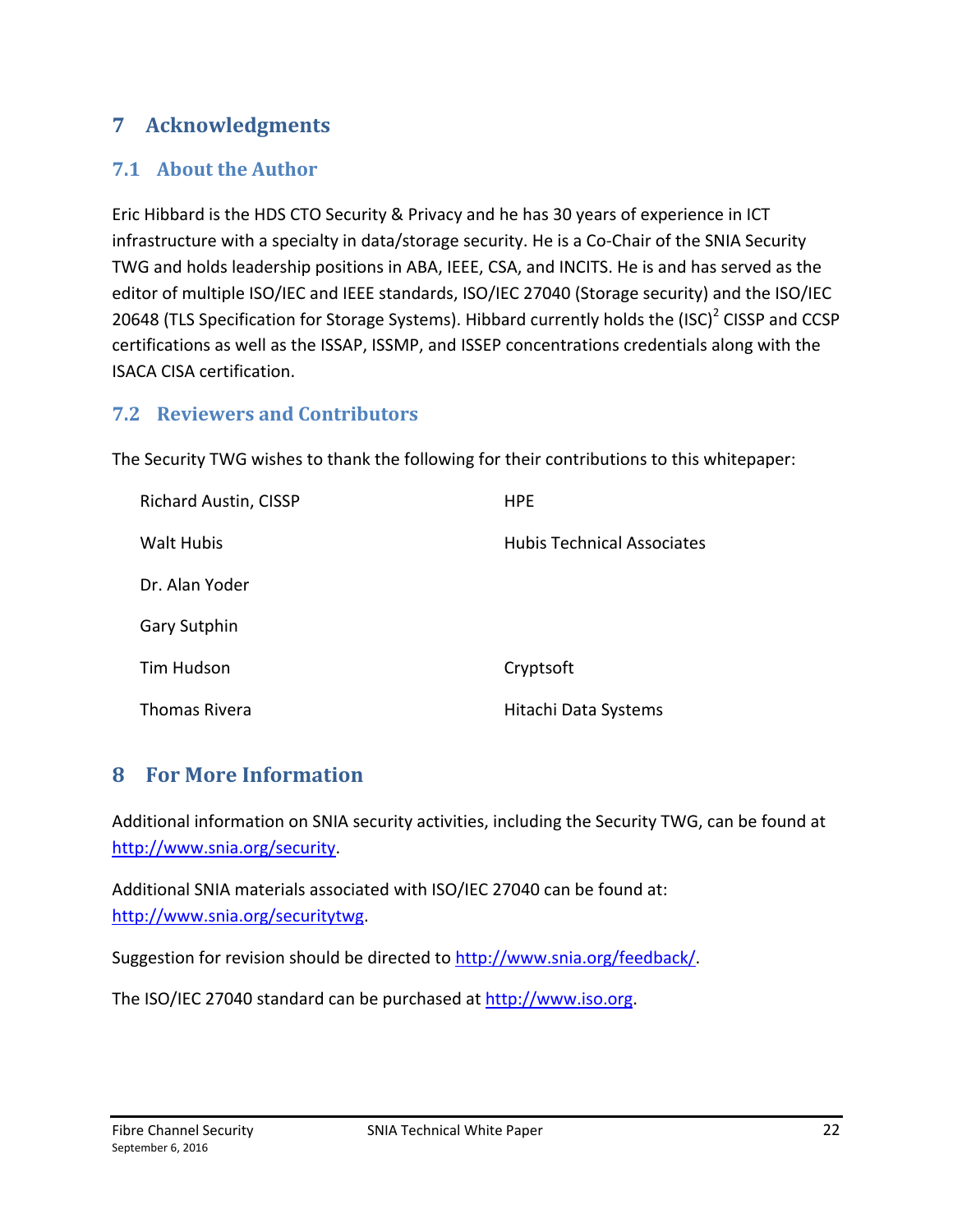# **Appendix A. Overview of ISO/IEC 27040**

The International Organization for Standardization (ISO), in conjunction with the International Electrotechnical Commission (IEC), under Subcommittee 27 (SC 27) of the Joint Technical Committee 1 (JTC 1) is nearing completions of a standard to address storage security. This is noteworthy since a major element of SC27's program of work (see Appendix B) includes International Standards for information security management systems (ISMS), often referred to as the ISO/IEC 27000-series, including ISO/IEC 27001 (criteria used for ISMS certification of organizations).

The full title of the new SC27 storage security standard is ISO/IEC 27040:2014, *Information technology — Security techniques — Storage security*. The purpose of ISO/IEC 27040 is to provide security guidance for storage systems and ecosystems as well as for protection of data in these systems; it supports the general concepts specified in ISO/IEC 27001. It is relevant to managers and staff concerned with data storage and information security risk management within an organization and, where appropriate, external parties supporting such activities.

The standard provides relevant terminology, including the following important definitions:

• *Storage security* - application of physical, technical and administrative controls to protect storage systems and infrastructure as well as the data stored within them

*Note 1 to entry:* Storage security is focused on protecting data (and its storage infrastructure) against unauthorized disclosure, modification, or destruction while assuring its availability to authorized users.

*Note 2 to entry:* These controls may be preventive, detective, corrective, deterrent, recovery, or compensatory in nature.

• *Data breach* - compromise of security that leads to the accidental or unlawful destruction, loss, alteration, unauthorized disclosure of, or access to protected data transmitted, stored or otherwise processed

Since data breaches are a major area of concern (common types are addressed in this standard), this definition plays a pivotal role throughout the standard. Historically, the storage industry was only worried about unauthorized disclosure/access, but this new definition, which is aligned with the new EU General Data Protection Rules, adds destruction, loss, and alteration. This potentially means that individuals involved with storage could now be a party to a data breach due to an action that causes data loss or corruption (e.g., from a failed microcode update).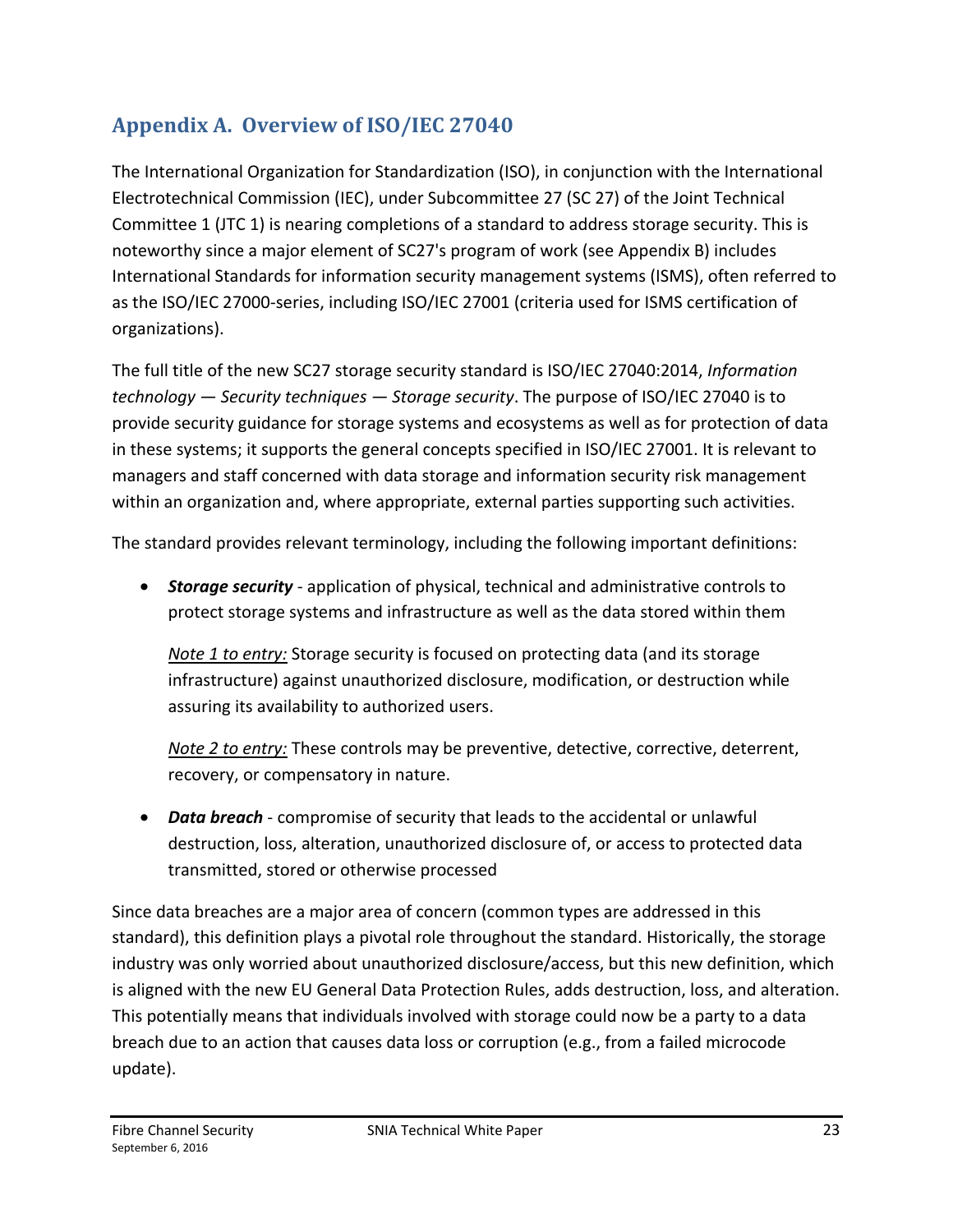ISO/IEC 27040 approaches storage security guidance from two angles: 1) supporting controls and 2) design and implementation of storage security. Both are addressed in sufficient detail that storage professional with limited security knowledge and security/audit professionals with little storage background can leverage the materials.

### **Storage Security - Supporting Controls**

The supporting controls clause in ISO/IEC 27040 identifies the controls (measures) that support storage security architectures, their related technical controls, and other controls (technical and non-technical) that are applicable beyond storage. Each of the following is addressed:

- Direct Attached Storage (DAS)
- Storage networking (multiple flavors of SAN and NAS)
- Storage management
- Block-based storage (Fibre Channel and IP)
- File-based storage (NFS, SMB/CIFS, pNFS)
- Object-based storage (cloud, OSD, CAS)
- Storage security services (sanitization, data confidentiality, and data reductions)

No storage technology is recommended over another. Instead, the guidance is provided in a manner that makes it clear as to what is needed/expected from a security perspective when particular storage technologies are selected or deployed. The standard also considers complex scenarios as shown in the figure.



(Source: ISO/IEC 27040:2014, Figure 2; developed by SNIA Security TWG)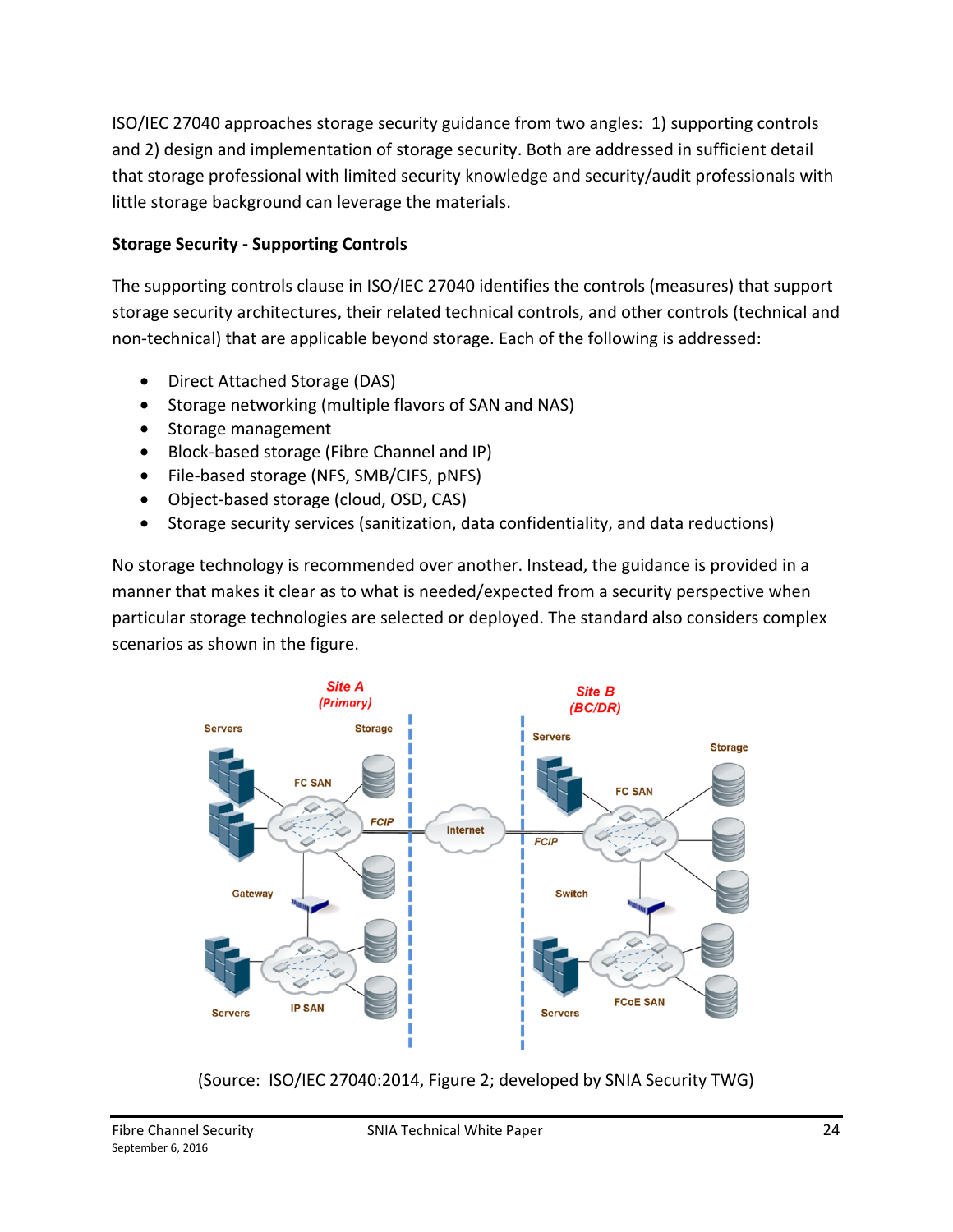#### **Storage Security - Design and Implementation**

Designing and implementing storage solutions requires adherence to core security principles. ISO/IEC 27040 addresses these design principles from a storage security perspective and leverages the supporting controls to counter storage security threats and vulnerabilities. The basic premise is that design failures can lead to significant problems (i.e., data breaches).

The materials in this clause cover the following:

- Storage security design principles (defense in depth, security domains, design resilience, and secure initialization)
- Data reliability, availability, and resilience (including backups and replication as well as disaster recovery and business continuity)
- Data retention (long-term and short/medium-term retention)
- Data confidentiality and integrity
- Virtualization (storage virtualization and storage for virtualized systems)
- Design and implementation considerations (encryption and key management issues, alignment of storage and policy, compliance, secure multi-tenancy, secure autonomous data movement)

The secure multi-tenancy and secure autonomous data movement (similar to ILM security) are advanced issues and they are likely to have broader applicability (e.g., cloud computing).

### **Value-added Elements of ISO/IEC 27040**

A significant effort was made to enhance the applicability and usability of ISO/IEC 27040, which lead to the incorporation of the following:

- *Media Sanitization* The standard includes an annex that provides detailed information (similar to NIST SP 800-88r1) on ways to sanitize different types of storage media. The techniques span the use of overwriting approaches through cryptographic erasure (key shredding). This is the only International Standard providing detailed coverage of this topic and it is structured such that it can be referenced like the 1995 version of DoD 5220.22-M document, which is often used by vendors.
- *Selecting Storage Security Controls* It was recognized that organizations would not be able to address the 330+ controls provided in ISO/IEC 27040. To avoid an all-or-nothing scenario, an annex was developed to help prioritize the selection and implementation of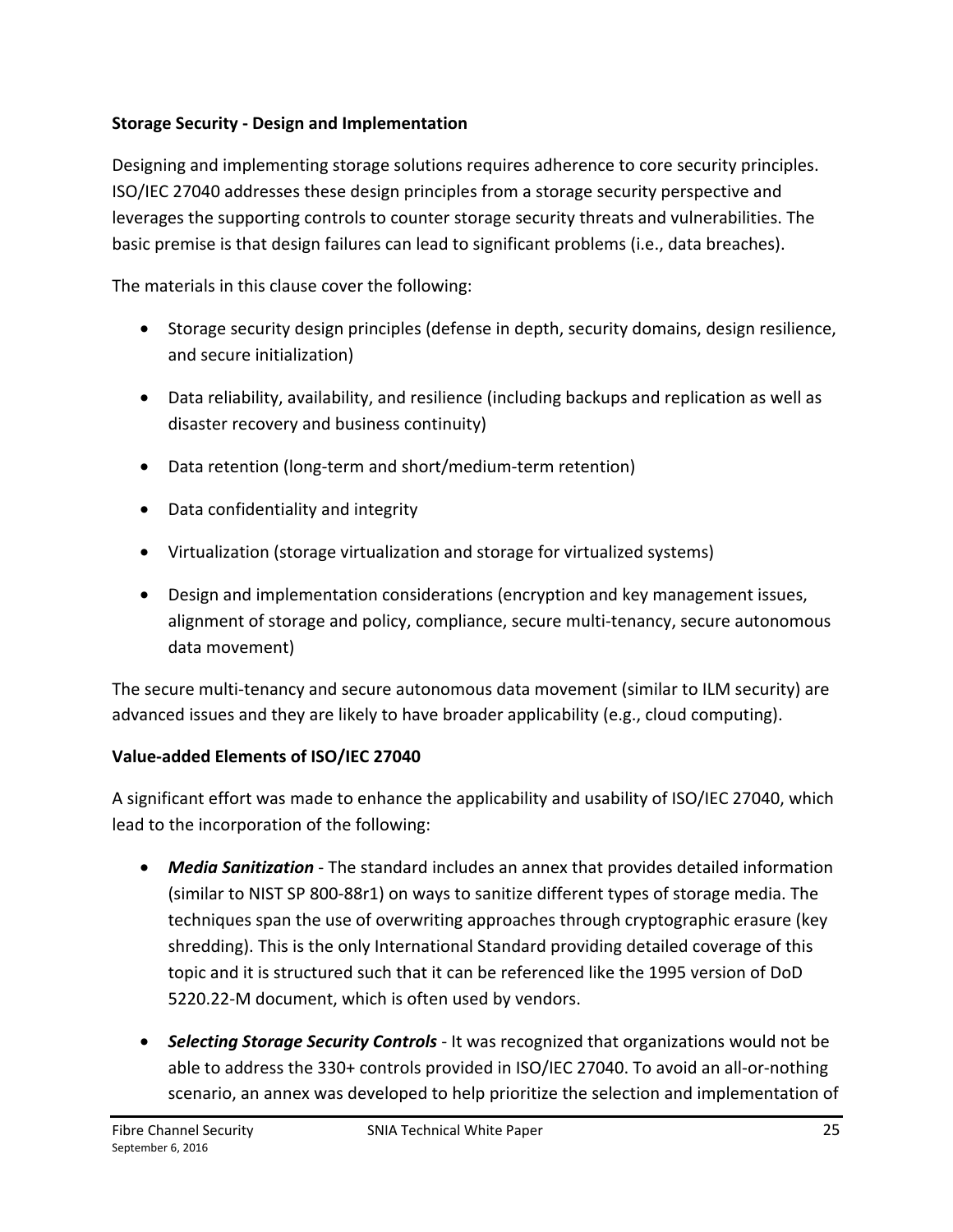storage security controls, based on security criteria (i.e., confidentiality, integrity, availability) or data sensitivity (low or high). This annex can also be used as a checklist by auditors for storage systems and ecosystems.

- *Important Security/Storage Concepts* Given the disparate target audiences (security, storage, and audit), it became clear that certain "tutorial" materials needed to be provided to ensure a common understanding of certain concepts. As such, these details are provided in an annex, which briefly covers topics such as authentication, authorization and access control, Self-Encrypting Drives (SED), sanitization, logging, N Port ID Virtualization (NPIV), Fibre Channel security, and OASIS KMIP. The Fibre Channel materials are especially important because this is one of the few places FC-SP-2 and other FC security mechanisms are explained.
- *Bibliography* Normally, the bibliography of a standard is of marginal value. In ISO/IEC 27040, however, this is not the case because it represents the go-to list for relevant storage security information. One might consider it the core source material for storage security.

#### **Summary**

As data breaches persist, organizations are scrambling to find additional ways to protect their systems and data. Storage security is often overlooked and may be pressed into service as a last line of defense. ISO/IEC 27040 provides the details that can help accomplish this.

ISO/IEC 27040 is a "guidance" standard (i.e., everything is specified as "should"). It is relatively easy to turn this guidance into requirements by specifying that some or all of the guidance *shall* be implemented, or in the case of materials directed towards a vendor (e.g., RFP), the vendor *shall provide* the capabilities/functionality necessary to implement the ISO/IEC 27040 guidance (some or all).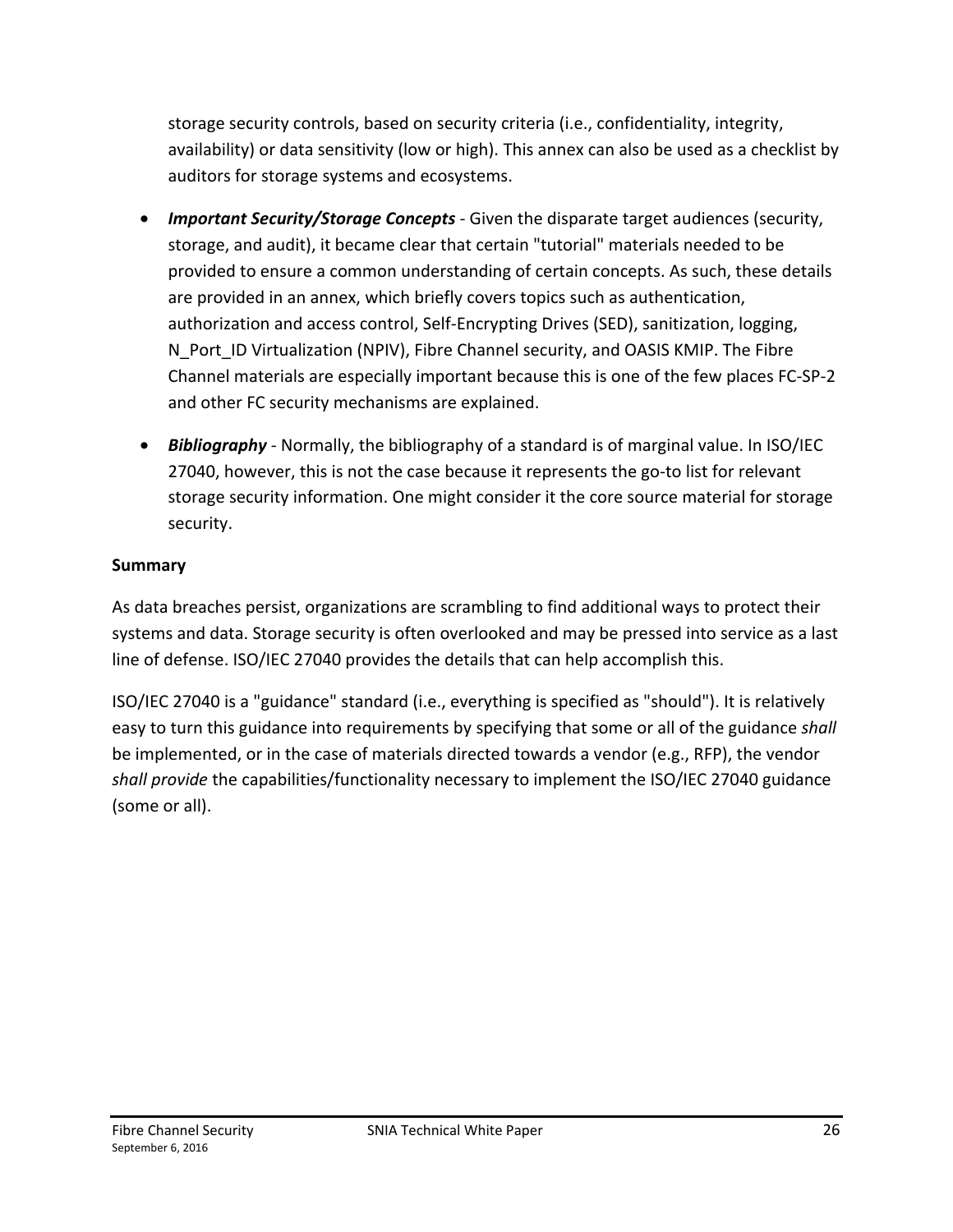# **Appendix B. Overview of ISO/IEC JTC 1/SC27**

The International Organization for Standardization (ISO) is the world's largest developer of voluntary International Standards and it is an independent, non-governmental organization made up of members from the national standards bodies of 164 countries and 3,368 technical bodies.<sup>20</sup> Since its founding in 1947, ISO has published over 19,500 International Standards covering almost all aspects of technology, business, and manufacturing (e.g., from food safety to computers, and agriculture to healthcare).

Founded in 1906, the International Electrotechnical Commission (IEC) is the world's leading organization that prepares and publishes International Standards for all electrical, electronic and related technologies, collectively known as "electrotechnology."<sup>21</sup> "Over 10,000 experts from industry, commerce, government, test and research laboratories, academia and consumer groups participate in IEC Standardization work."

ISO and IEC are two of the three global sister organizations (International Telecommunication Union, or ITU, being the third) that develop International Standards for the world. When appropriate, some or all of these SDOs cooperate to ensure that International Standards fit together seamlessly and complement each other. "Joint committees [e.g., JTC 1] ensure that International Standards combine all relevant knowledge of experts working in related areas." All ISO/IEC International Standards are fully consensus-based and represent the needs of key stakeholders of every nation participating in ISO/IEC work. "Every member country, no matter how large or small, has one vote and a say in what goes into an [ISO or] IEC International Standard."

### **Subcommittee 27 (SC27)**

Within JTC 1, SC27 has responsibility for the development of standards for the protection of information as well as information and communications technology (ICT). This includes generic methods, techniques and guidelines to address both security and privacy aspects, such as

- Security requirements capture methodology;
- Management of information and ICT security; in particular information security management systems (ISMS), security processes, security controls and services;

<sup>20</sup> *About ISO*, INTERNATIONAL ORGANIZATION FOR STANDARDIZATION, http://www.iso.org/iso/home/about.htm (last visited September 15, 2014).

<sup>21</sup> *About the IEC*, INTERNATIONAL ELECTROTECHNICAL COMMISSION, http://www.iec.ch/about/?ref=menu (last visited September 15, 2014).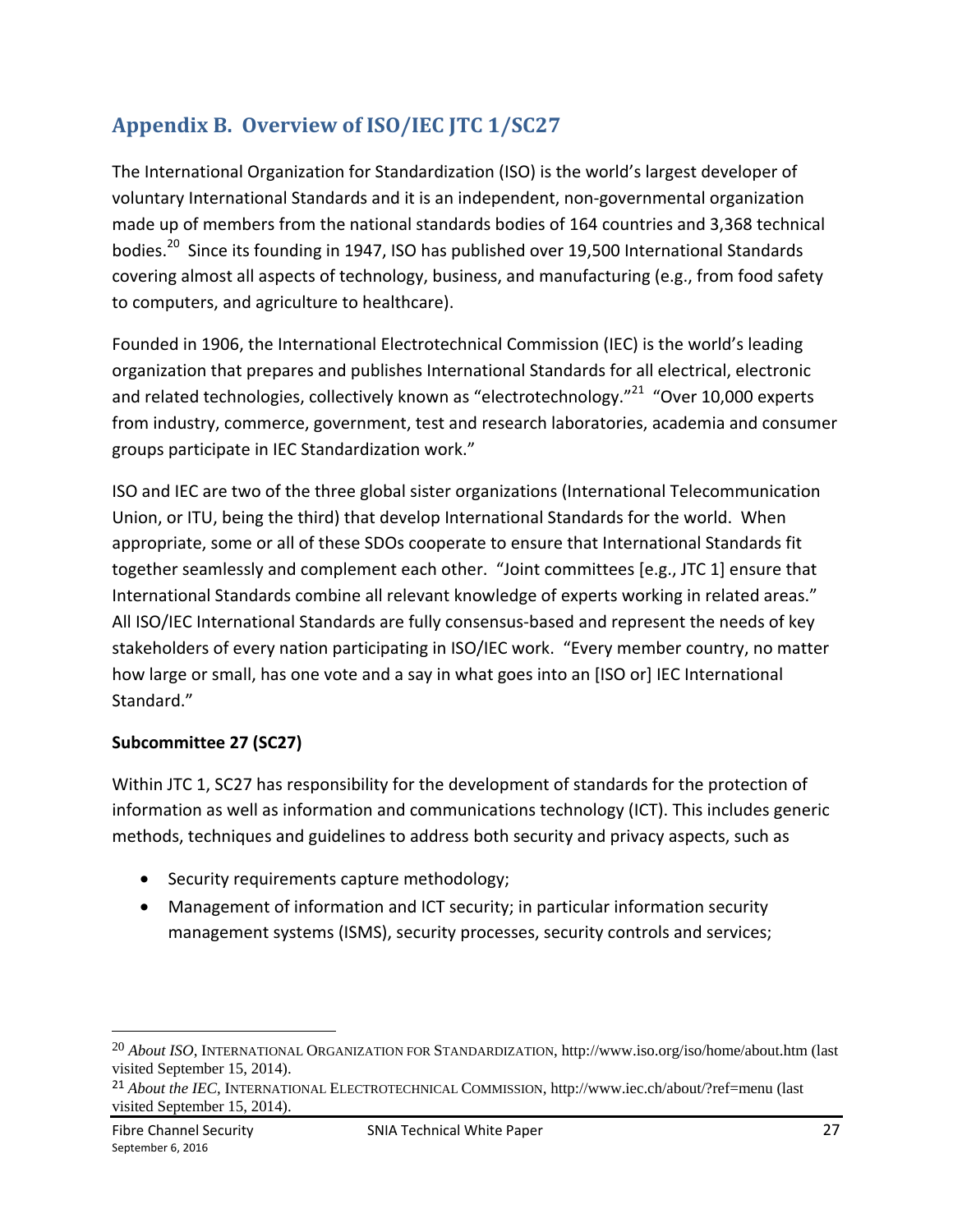- Cryptographic and other security mechanisms, including but not limited to mechanisms for protecting the accountability, availability, integrity and confidentiality of information;
- Security management support documentation including terminology, guidelines as well as procedures for the registration of security components;
- Security aspects of identity management, biometrics and privacy;
- Conformance assessment, accreditation and auditing requirements in the area of information security;
- Security evaluation criteria and methodology. $^{22}$

Since convening its first plenary session in April 1990, SC27 has published more than 120 standards and it currently has in excess of seventy-five active projects. To manage these projects and the on-going maintenance associated with the published standards, SC27 is organized into the following working groups (WGs) $^{23}$ :

- WG 1: Information security management systems (ISMS)
- WG 2: Cryptography and security mechanisms
- WG 3: Security evaluation, testing, and specification
- WG 4: Security controls and services
- WG 5: Identity management and privacy technologies
- SWG-M: Special working group on management items.
- SWG-T: Special working group on transversal items.

<sup>22</sup> International Organization for Standardization/ International Electrotechnical Commission [ISO/IEC], *SC 27 Business Plan October 2013—September 2014*, at 1.2, ISO/IEC JTC 1/SC 27 N12830 (Sept. 30, 2013). 23 *ISO/IEC JTC 1/SC 27 IT Security techniques*, INTERNATIONAL ORGANIZATION FOR STANDARDIZATION, http://www.iso.org/iso/iso\_technical\_committee?commid=45306 (last visited May 15, 2014).